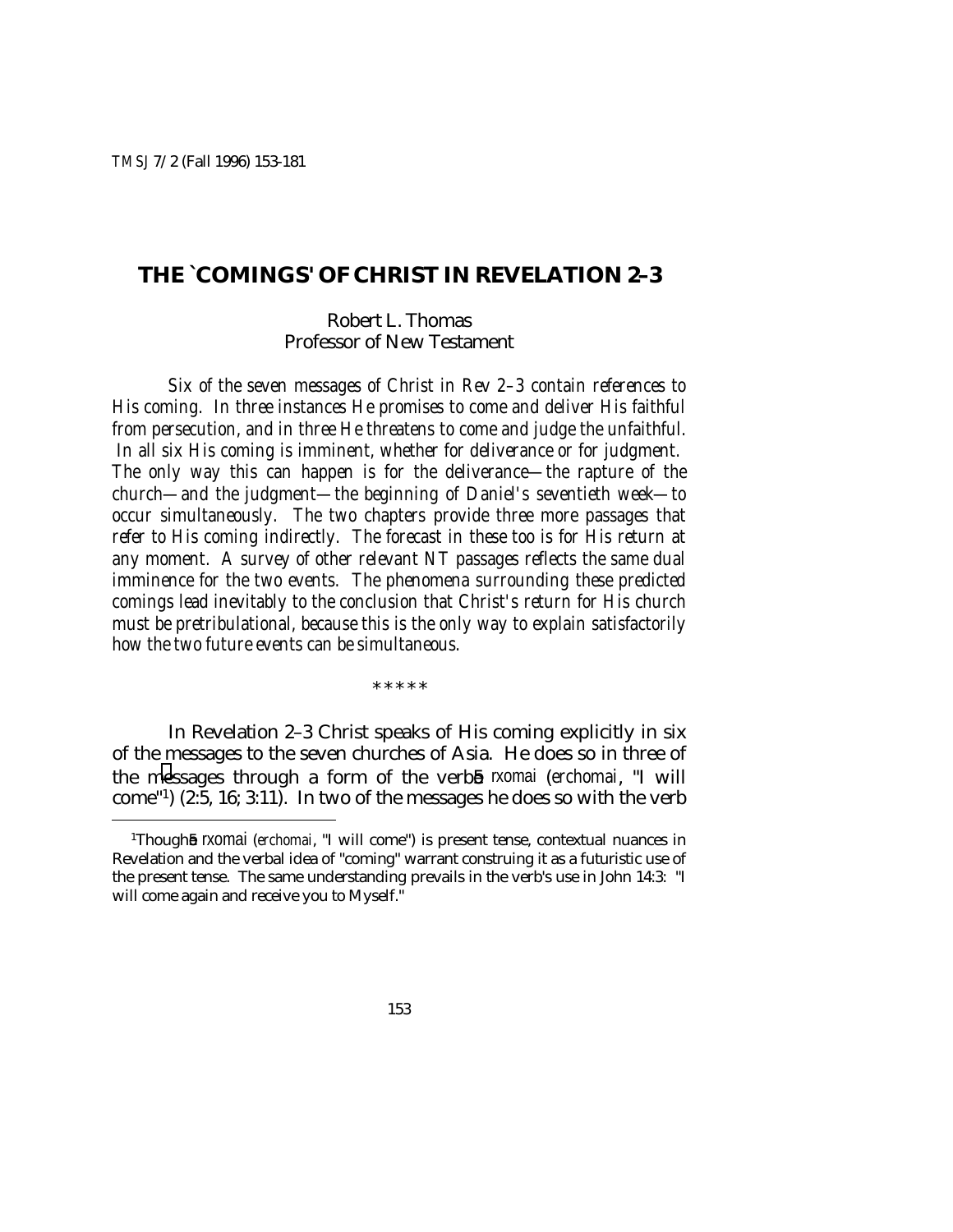eq \O(,h) kv (*h eq \O(~,e)k eq \O(~,o)*, "I come") (2:25; 3:3). In one message e eq \O(1,i)s eq \O(3,e)rxomai (*eiserchomai*, "I enter") refers to his coming (3:20). Smyrna is the only church that receives no word about a coming of the Lord.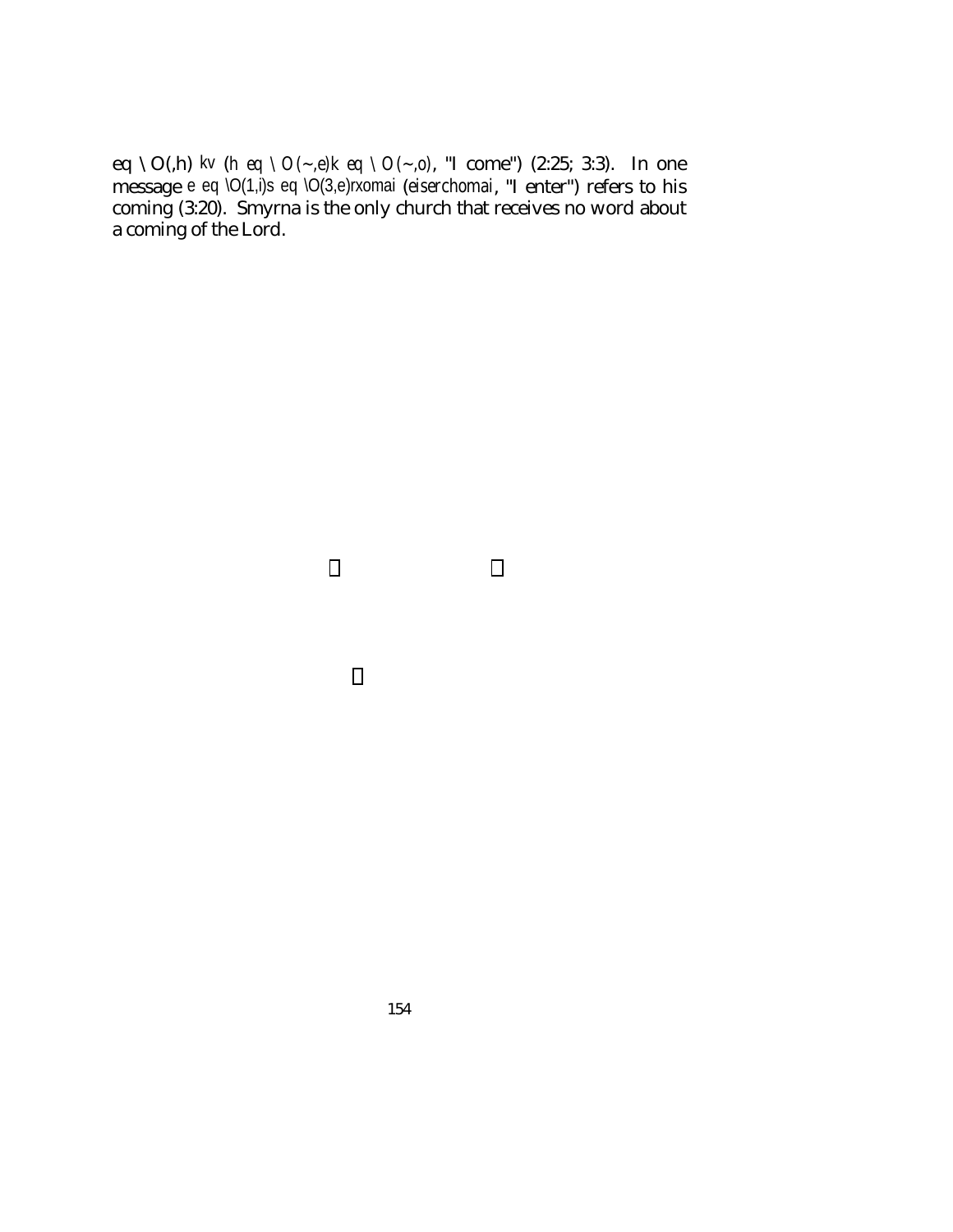The `comings' fall into two categories, one with overtones of comfort and encouragement and the other with the tenor of threat and judgment. The `comings' for judgment lend themselves to interpretations somewhat more controversial than those pertaining to deliverance and blessing, though one of the latter (3:20) poses a special challenge to interpreters. The following discussion will delve first into the positive `comings.' Then it will investigate the timing and nature of the negative ones.

The next step will be to examine the implications the `comings' in regard to the timing of the church's rapture. Next will come an inquiry into three indirect references to Christ's return in the seven messages. Lastly, this essay will survey briefly how the rest of the NT aligns with results of the study.

#### **`COMINGS' FOR DELIVERANCE**

#### *Thyatira (2:25)*

Among the promises of deliverance for the faithful, the word to the Thyatiran church in 2:25 is the earliest: "other than [this], hold fast what you have until I come." The loyal in the church had already received high marks for their works (2:19) and for their freedom from the defilements of Jezebel (2:24a). Christ has just promised them exemption from any further burden (2:24b). The exception to this promise in v.  $25^2$  is the urgent need<sup>3</sup> that they continue to hold fast in the face of opposition they already faced, i.e., the pressure exerted by Jezebel and her followers.

The incentive to do so was the nearness of Christ's return. No matter how severe enemy pressures might become, the followers of Christ had the hope that His return was imminent.<sup>4</sup> All they had to do was hold out a little longer, and their Lord would rescue them from the clutches of evil. The form eq  $\setminus O(h)$  jv (*h eq*  $\langle O(\sim, e)x \, eq \, \rangle O(\sim, o)$ , "I will come") refers to Christ's return as it does twice in the message to Sardis (3:3). The truth of His coming provides motivation for moral action here as it does in five of the other six messages.

<sup>&</sup>lt;sup>2</sup>Note the force of pl $\ln (p\ell n)$ , "other than [this]") in v. 25 (Robert L. Thomas, *Revelation 1—7, An Exegetical Commentary*, Kenneth Barker, gen. ed. [Chicago: Moody, 1992] 230).

 <sup>3</sup>The aorist imperative krat/hsate (*krat~esate*, "hold fast") focuses on urgency (Thomas, *1—7* 231).

 <sup>4</sup> "Imminent" means "ready to take place" (*Merriam-Webster's Collegiate Dictionary*, 10th ed. [Springfield, Mass: Merriam-Webster, 1993] 580). In the context of the present discussion it means that no biblical prophecy remains to be fulfilled prior to the predicted event. The scope of the present discussion does not permit a detailed response to Robert H. Gundry's attempt to equate "imminence" with "expectation" (cf. *The Church and the Tribulation* [Grand Rapids: Zondervan, 1973] 29-43). He is seemingly oblivious to the necessity of a pretribulational rapture created by part of the definition of "imminence" he endorses: "a possibility of occurrence at any moment" (ibid., 29). His posttribulational view removes that possibility and thereby the imminence of Christ's return, yet he does not directly address the issue.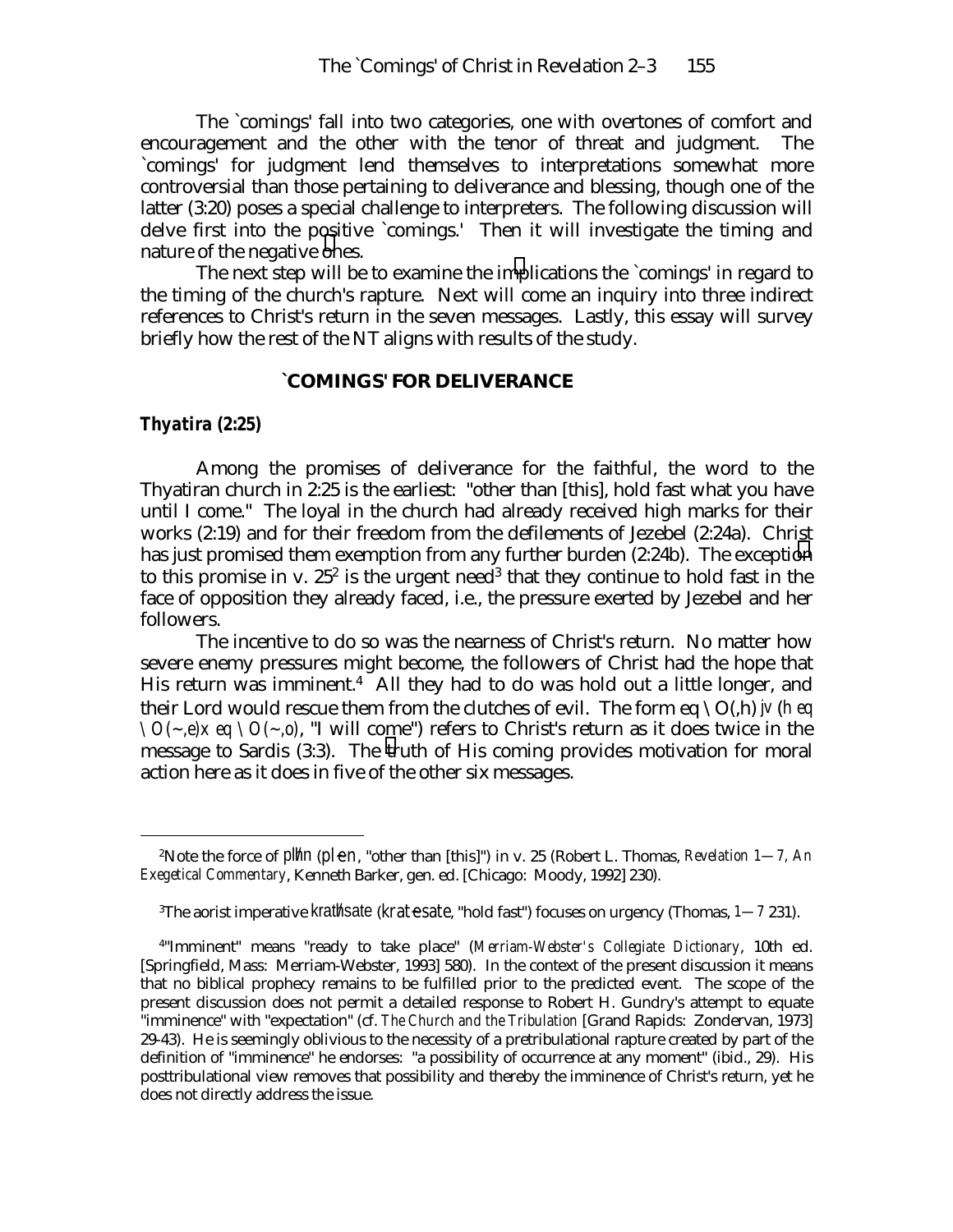#### *Philadelphia (3:11)*

The deliverance promised to the church in Philadelphia in 3:11 resembles what Christ promised the church in Thyatira. Its admonition to "hold fast what you have" is along the lines of His earlier word for believers to hold their ground and not compromise because of persecution (cf. 2:25). This is a sort of motto for the faithful in each church.<sup>5</sup> This time, however, rather than emphasizing urgency, the command stresses continuance and durability.6

The motive for tenacity in 3:11 is an anticipation of Christ's near return for deliverance. The basis for the anticipation is the promise that comes immediately after He describes the impending "hour of trial" in 3:10. The words eq  $\setminus O(5,e)$ rxomai tax eq \O(/,y) (*erchomai tachu*, "I will come soon") express His promised coming in this instance. 5Erxomai (*Erchomai*, "I will come"), of course, sounds the keynote of the whole book as stated in 1:7: "Behold, He comes with the clouds, and every eye will see Him, even those who pierced Him, and all the families of the earth will mourn over Him. Yes, amen." Incidentally, this is the fifth in a series of promises to the faithful in the Philadelphian church (cf. one promise in 3:8, two in 3:9, and one in 3:10).

The appending of "soon" (tax eq  $\mathcal{O}(\ell, y)$ , *tachy*) to His promised coming makes explicit what is only implicit in 2:25. It heightens the expectancy that Christ's coming to deliver the faithful from their difficult circumstances was not far away.7 The abruptness of the promise heightens its emphasis. Its placement immediately after His word about the coming "hour of trial" implies that this coming will accomplish the deliverance promised in v. 10. The attention to immediacy that the addition of "soon" brings is a principal note throughout the book. John sounds the note first in 1:1a in his use of the comparable eq  $\setminus O(1,e)$  n t eq  $\setminus O(1,e)$  *n* t *eq*  $\setminus O(1,e)$ "soon"): "The Revelation of Jesus Christ, which God gave Him to show His slaves, the things that must happen soon." It is a note that sounds repetitively until the end: "And behold, I will come soon" (22:7a); "Behold, I will come soon" (22:12a); "Yes, I will come soon" (22:20).8

Another understanding of *en tachei* ("soon") in 1:1 has assigned it a different meaning of "speedily." It refers the expression to the speed with which the events

<sup>6</sup>The command is present imperative of krat&v (*krate&*, "I hold fast") as compared with the aorist imperative in 2:25 (Thomas, *1—7* 291 n. 68).

7Thomas, *1—7* 290.

 <sup>5</sup> Archibald Thomas Robertson, *Word Pictures in the New Testament* (Nashville: Broadman, 1933) 6:319.

 <sup>8</sup>Richard Bauckham cites 1:1, 3; 2:16; 3:11; 22:7, 10, 12, 20 in observing that Revelation shares with most of the NT documents the feature of "imminent expectation": "John's prophecy is a revelation of `what must *soon* take place.' . . . This cannot mean only that the great conflict of the church and the Empire is soon to *begin*, for the parousia itself is also said to be soon" (*The Theology of the Book of Revelation* [Cambridge: University Press, 1993] 147). He errs, however, in theorizing that this temporal imminence conflicts with eschatological delay in the book because he fails to allow for the separate stages in the future parousia of Christ (cf. ibid., 157-59).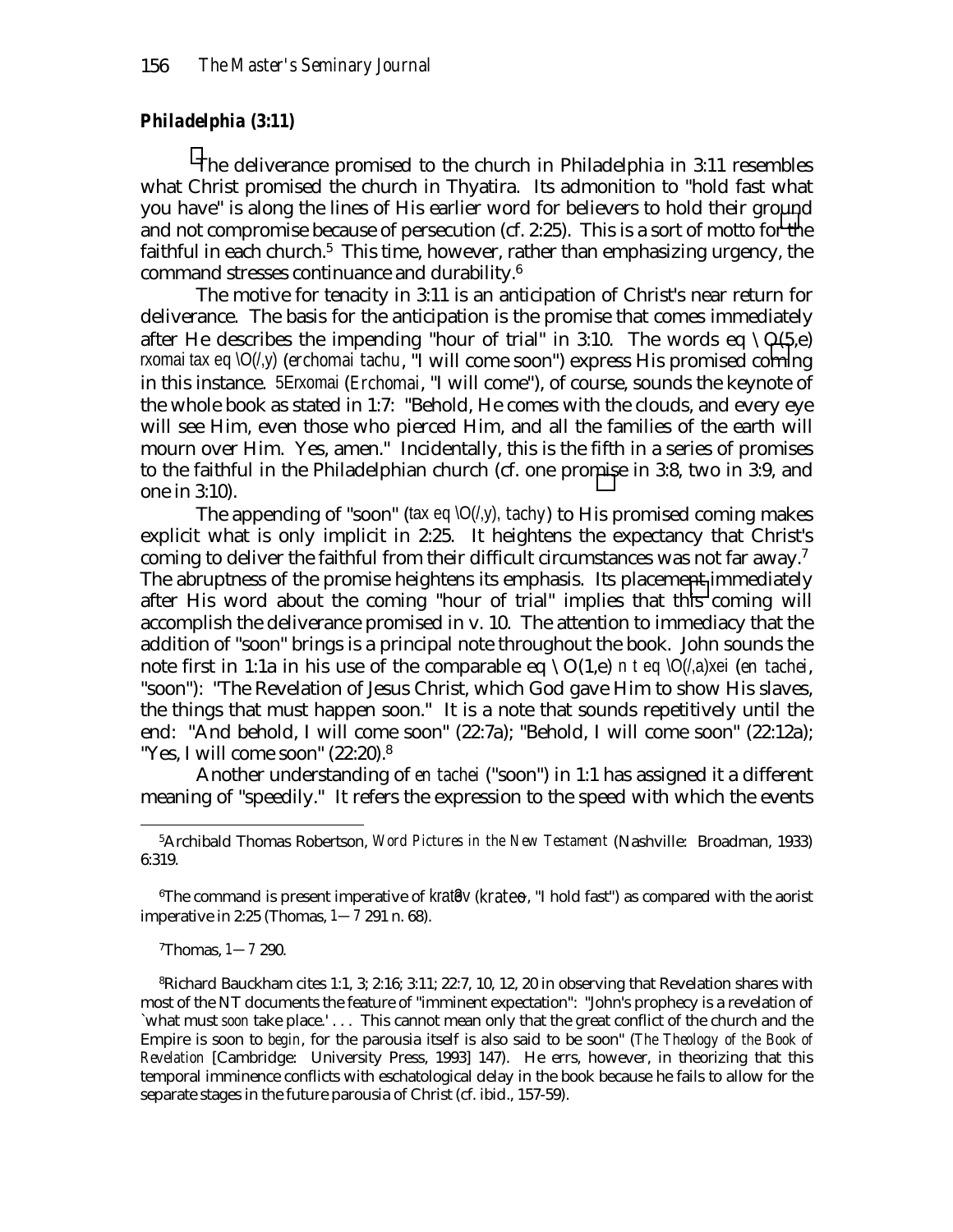will transpire once they have begun. Proponents have cited the phrase's usage in five passages to support this meaning (cf. Luke 18:8; Acts 12:7; 22:18; 25:4; Rom 16:20),<sup>9</sup> but in at least two of the five the meaning is debatable (cf. Luke 18:8; Rom 16:20). They have also noted the necessity of attributing error to the text if the meaning "soon" is correct. After all, it has been nineteen hundred years since the prediction and much of what the book prophesies has not yet begun to happen.10

This view does not do justice to the major emphasis of the book, however: the emphasis upon the shortness of time before fulfillment. That focus is repeatedly instrumental in bringing encouragement to God's people in the midst of their persecution. They do not have to wait long for relief to come, so they have incentive to persevere. To say that relief will come "speedily" or in rapid-fire sequence provides no encouragement, but to say that it will come "soon" does.<sup>11</sup>

The words "for the time is near" in 1:3b provide reinforcement for assigning *en tachei* ("soon") in 1:1 the meaning of imminence. Fulfillment of the predicted events at any moment was and remains the hope of the church. John was not mistaken in this expectation. Those who think he was fail to recognize that the Apocalypse on occasion computes time in relation to the divine apprehension, a standard that differs from the strictly human approach.<sup>12</sup> John simply presented the imminence of the events foretold without attempting to set a time deadline by which they must occur.

The same outlook applies in the message to Philadelphia: Christ presents the imminence of His coming without setting a time limit for it to happen. It is an event that could come at any moment, suddenly and unexpectedly.<sup>13</sup> Its nearness provides a motivation to be tenacious, because He will reward His own at that time. Thus the faithful must hold fast "that no one take your crown" (3:11c).

### *Laodicea (3:20)*

The reference to Christ's return in the message to Laodicea comes in the verb e eq \O(1,i)sele eq \O(/,y)somai (*eiseleusomai*, "I will enter") in 3:20: "Behold, I am standing at the door and knocking; if any hears My voice and opens the door, I will enter to him and will eat supper with him, and he with Me." This reference to His second advent is not quite as obvious as those in 2:25 and 3:11, however. Identification of the coming in 3:20 hinges upon the connotation of the "door" earlier in the verse. Is it the door of the human heart or the eschatological door through which Christ will enter at His second advent?

12Ibid., 55-56.

13Ibid., 290.

 <sup>9</sup> E.g., John F. Walvoord, *The Revelation of Jesus Christ* (Chicago: Moody, 1966) 35.

 <sup>10</sup>Alan F. Johnson, "Revelation," in *EBC*, ed. Frank E. Gaebelein (Grand Rapids: Zondervan, 1981) 12:416; Homer Hailey, *Revelation, an Introduction and Commentary* (Grand Rapids: Baker, 1979) 96; Robert H. Mounce, *The Book of Revelation*, NICNT (Grand Rapids: Eerdmans, 1977) 64-65.

 <sup>11</sup>Thomas, *1—7* 55.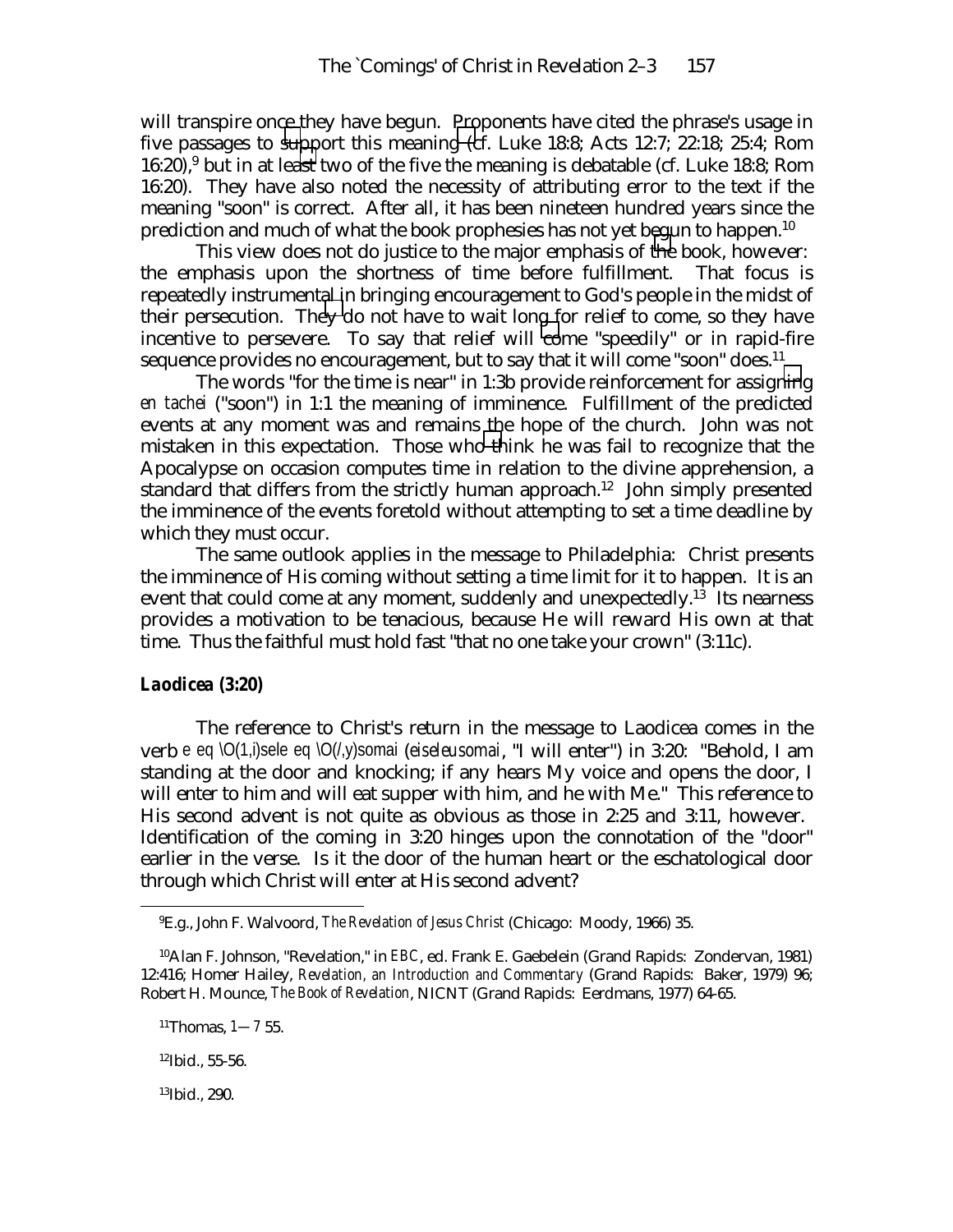Regarding the former possibility, opinions vary over whether it is the heart of an unbeliever,<sup>14</sup> that of a believer,<sup>15</sup> or that of any person regardless of his spiritual condition.<sup>16</sup> Depending on which it is, Christ would be offering forgiveness of sins, the opportunity of returning to fellowship, or an invitation to meet whatever the need might be, respectively. The truthfulness of all three variations is apparent, but it is problematic for all three that the figure of Christ's knocking at the door of *human hearts* is absent from this context.17

A reference to the eschatological door has strong support. Such a figure for Christ's return had wide usage among early Christians (cf. Matt 24:33; Mark 13:29; Luke 12:36; James 5:9).<sup>18</sup> The source of the imagery, Song of Sol 5:1 ff., receives a comparable eschatological sense in Luke  $12:35-38$ .<sup>19</sup> The sense of an eschatological door also fits the pattern of three other messages where a reference to Christ's coming follows a command to repent (cf. 2:5, 16; 3:3) as this verse does (cf. 3:19).<sup>20</sup>

An objection to this sense has been that Christ appears as a judge or a rewarder of the faithful rather than as a preacher of repentance in other NT passages where "door" is eschatological.<sup>21</sup> The objection overlooks Rev 3:16, however, because that verse depicts Christ in very much of a judgmental role. The eschatological sense suits the context of 3:19 also in responding to the commanded repentance through a personal willingness to open the door.

An apparent difficulty with the eschatological view lies in the supposition that it conditions Christ's return on a positive human response rather than on the sovereign purpose of God (cf. Acts 1:6-7). This presents a situation similar to ones to be discussed later, where that advent apparently depends timewise on a negative human response to a command to repent (cf. 2:5, 16; 3:3). The problem is more apparent than real, however. The promised entrance of Christ and His consequent fellowship with the one opening the door come in two phases: a preliminary phase that is simultaneous with initial saving faith and an ultimate one at the time of Christ's second advent. To experience the preliminary phase assures participation in the ultimate phase. Saving faith assures participation in the supper with Christ, which the promise views as imminent, but the time of

16Albert Barnes, *The Book of Revelation* (New York: Harper, 1851) 1571.

17Beckwith, *Apocalypse* 491.

18Robertson, *Word Pictures* 6:323.

 19James Moffatt, "The Revelation of St. John the Divine," in *The Expositor's Greek Testament*, W. Robertson Nicoll, ed. (Grand Rapids: Eerdmans, n.d.) 5:373.

20J. P. M. Sweet, *Revelation* (Philadelphia: Westminster, Pelican, 1979) 109.

21R. H. Charles, *The Revelation of St. John*, ICC (New York: Scribner's Sons, 1920) 1:101.

 <sup>14</sup>Richard Chenevix Trench, *Commentary on the Epistles to the Seven Churches in Asia* (reprint, London: Parker, Son, and Bourn, 1960) 279.

 <sup>15</sup>William Kelly, *Lectures on the Revelation* (London: G. Morrish, n.d.), 87; Isbon T. Beckwith, *The Apocalypse of John* (New York: Macmillan, 1919) 491.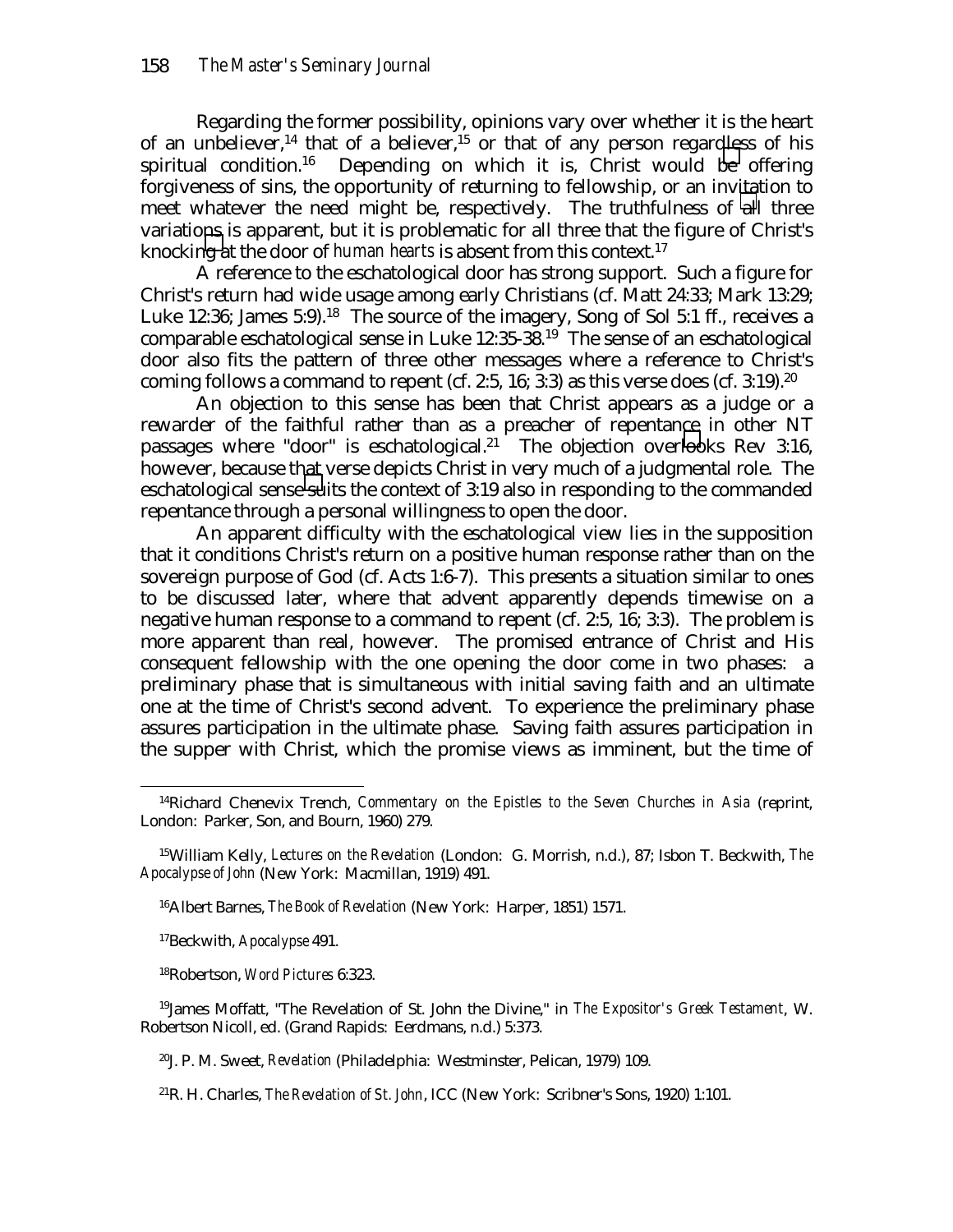initial saving faith does not affect the timing of that supper. The faithful have already begun fellowship with Christ, but in another sense, present fellowship is only a down payment on the ultimate fellowship that has not yet begun.<sup>22</sup>

Because of a failure to recognize the dual nature of fellowship with Christ, some have limited the promise's application to the point of conversion.<sup>23</sup> They make it more of an evangelistic plea than an offer to prepare for the Lord's coming.24 The evidence is quite convincing, however, that the time of the promise's fulfillment is at Christ's return. In addition to evidence already cited, the "eschatological" eq  $\setminus O(1,i)$  do eq  $\setminus O(\frac{1}{s})$  *(idou*, "behold") in v. 20 argues for this meaning (cf. 3:8, 9) as do the broader context of the message (3:16, 18, 21), the analogy of five of the other six messages with their references to Christ's coming, and the broader context of Revelation (cf. 16:15).

A confirming consideration is the promise of participation in the supper with Christ later in 3:20. Most recognize this correctly as a reference to the marriage supper of the Lamb, which pictures fellowship in the future Messianic kingdom (19:9; cf. Matt 26:29; Mark 14:25; Luke 12:25-28; 22:30).<sup>25</sup> Eating with Messiah and ruling with Him, as in 3:21, commonly come together in this eschatological sense.<sup>26</sup> The supper aspect of the promise is sufficient by itself to fix the perspective of 3:20 as eschatological.

### **`COMINGS' FOR JUDGMENT**

#### *Ephesus (2:5)*

The earliest threat of judgment against one of the Asian churches comes in 2:5, where the Lord warns the church at Ephesus, "Remember, therefore, whence you have fallen, and repent and do the first works. But if not, I will come to you and remove your lampstand from its place, unless you repent." He admonishes this body to return to its first love (cf. 2:4), but if they choose not to do so, He threatens to take severe action against the church. The nature of that severe action is the issue to be resolved.

Wide opinion has it that it is a special coming in judgment to the Ephesian

 $22$ Revelation 3:20 has another possible explanation that draws upon the Semitic construction explained below in connection with 2:5. The sense of the verse would be, "Behold, I am standing at the door and knocking; if any hears My voice and opens the door, *when I enter to him*, I will eat supper with him, and he with Me." This too points to an eschatological coming of Christ.

 <sup>23</sup>E.g., Trench, *Epistles*, 279; Henry Alford, *The Greek Testament* (London: Longmans, Green, 1903) 4:592; Charles, *Revelation* 1:100; G. R. Beasley-Murray, *The Book of Revelation*, NCB (Grand Rapids: Eerdmans, 1978) 107.

 <sup>24</sup>Walvoord, *Revelation* 98; Johnson, "Revelation" 12:459.

 <sup>25</sup>J. B. Smith, *A Revelation of Jesus Christ* (Scottdale, Pa.: Herald, 1961) 95; Beckwith, *Apocalypse* 491; E. W. Bullinger, *The Apocalypse* or *"The Day of the Lord"* (London: Eyre and Spottiswoode, n.d.) 208.

 <sup>26</sup>Sweet, *Revelation* 64.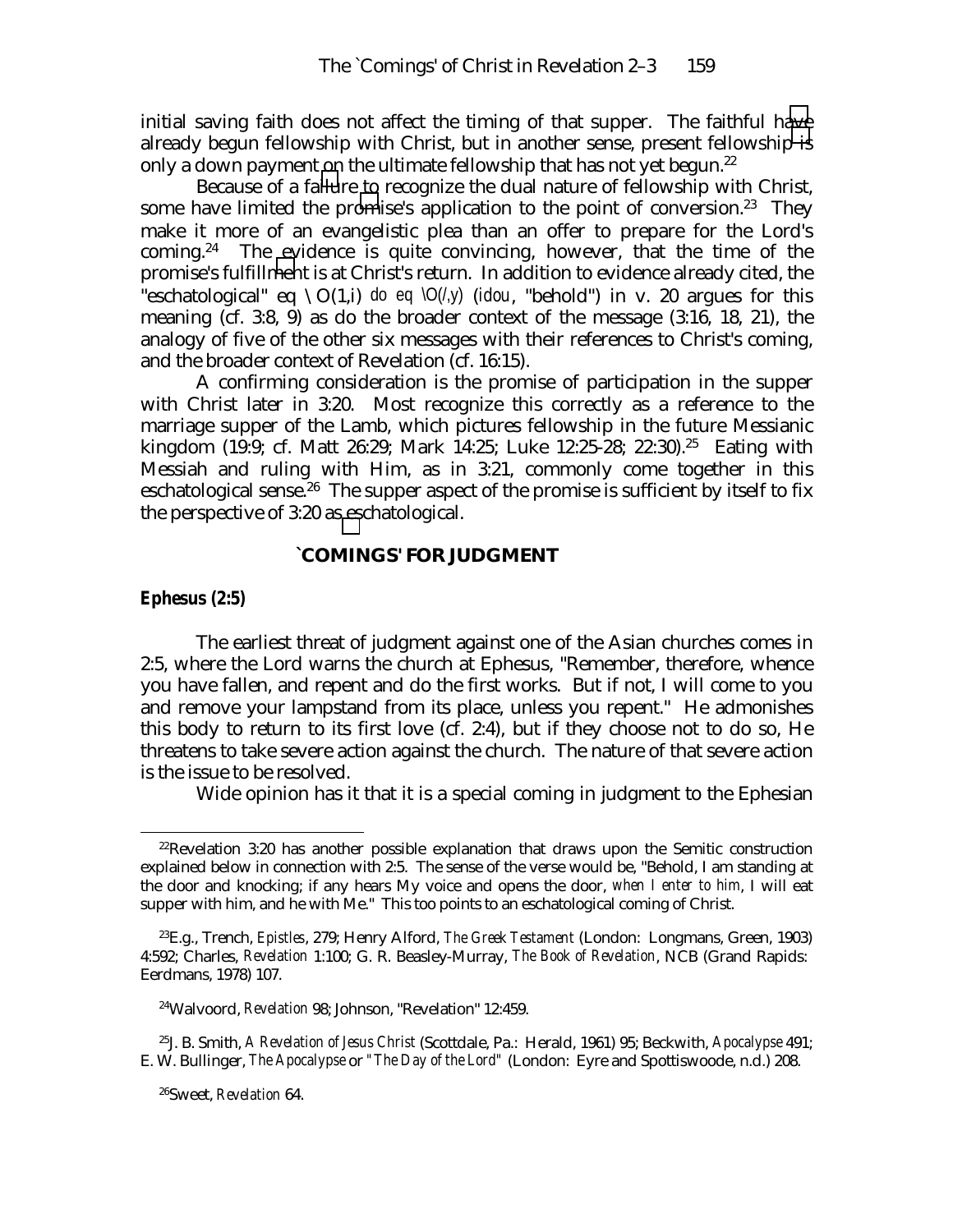church alone, a type of coming that supposedly fits the context more naturally.<sup>27</sup> Lee notes that the threat applies to only one lampstand, not several or all seven.<sup>28</sup> Mounce sees this understanding as more compatible with Christ's walking in the midst of the churches.<sup>29</sup> A reference to a special coming also coincides with the meaning of 2:22, it is said,  $30$  but the same debate exists there in the message to Thyatira as exists here in the one to Ephesus. Caird prefers this explanation too, pointing out that Christ does not speak of a worldwide crisis but a crisis of this church privately.31

The "special coming" approach does not give adequate attention to the book's broad context, however. If this were only a private coming to one church, it would bear no relationship to the apocalyptic part of Revelation (4:1–22:5), which is the heart of the twenty-two chapters. It also fails to notice the connection of the threat with the theme verse of the book, 1:7, where the present tense of the same verb, eq \O(5,e) rxetai (*erchetai*, "He comes"), speaks of Christ's eschatological coming. This verb repeatedly refers to Christ's return throughout the Apocalypse (1:7; 2:16; 3:11; 16:15; 22:7, 12, 20). An immediate visitation of preliminary judgment hardly does justice to the technical eschatological sense the verb must carry in a book of this nature. Aune perceives that this and other words about negative aspects of the parousia in Revelation 2–3 signal a threat of imminent eschatological judgment.<sup>32</sup> Since references to Christ's second coming appear in the messages to Thyatira, Philadelphia, and Laodicea already surveyed, the best course is to adopt the view that this too is an eschatological coming, one to judge the rebellious, not to reward the faithful, however. The objection that Christ does not come personally to earth to inflict the punishments detailed in Revelation 4 ff. overlooks the fact that neither does He come personally to earth according to the "special coming" explanation. Making this a reference to an eschatological coming has the advantage over the "special coming" view, however, in that He does come personally to earth to climax the judgments of the coming hour of trial at the battle of Armageddon.

Connecting the threat with Christ's second advent raises another issue, however. Because failure to repent apparently triggers this coming for judgment, as it does the ones in 2:16 and 3:3, how could it refer to the parousia? The observation that it is inaccurate to have the return of Christ depend on man's refusal to repent is the principal reason that some do not refer this to eschatological

29Mounce, *Revelation* 89.

30Beckwith, *Apocalypse* 450.

 31G. V. Caird, *A Commentary on the Revelation of St. John the Divine*, HNTC (New York: Harper & Row, 1966) 32.

 32David E. Aune, "The Form and Function of the Proclamations to the Seven Churches [Revelation 2—3]," *NTS* 36/2 (April 1990):192.

 <sup>27</sup>Beasley-Murray, *Revelation* 75.

 <sup>28</sup>Lee, "Revelation" 4:517.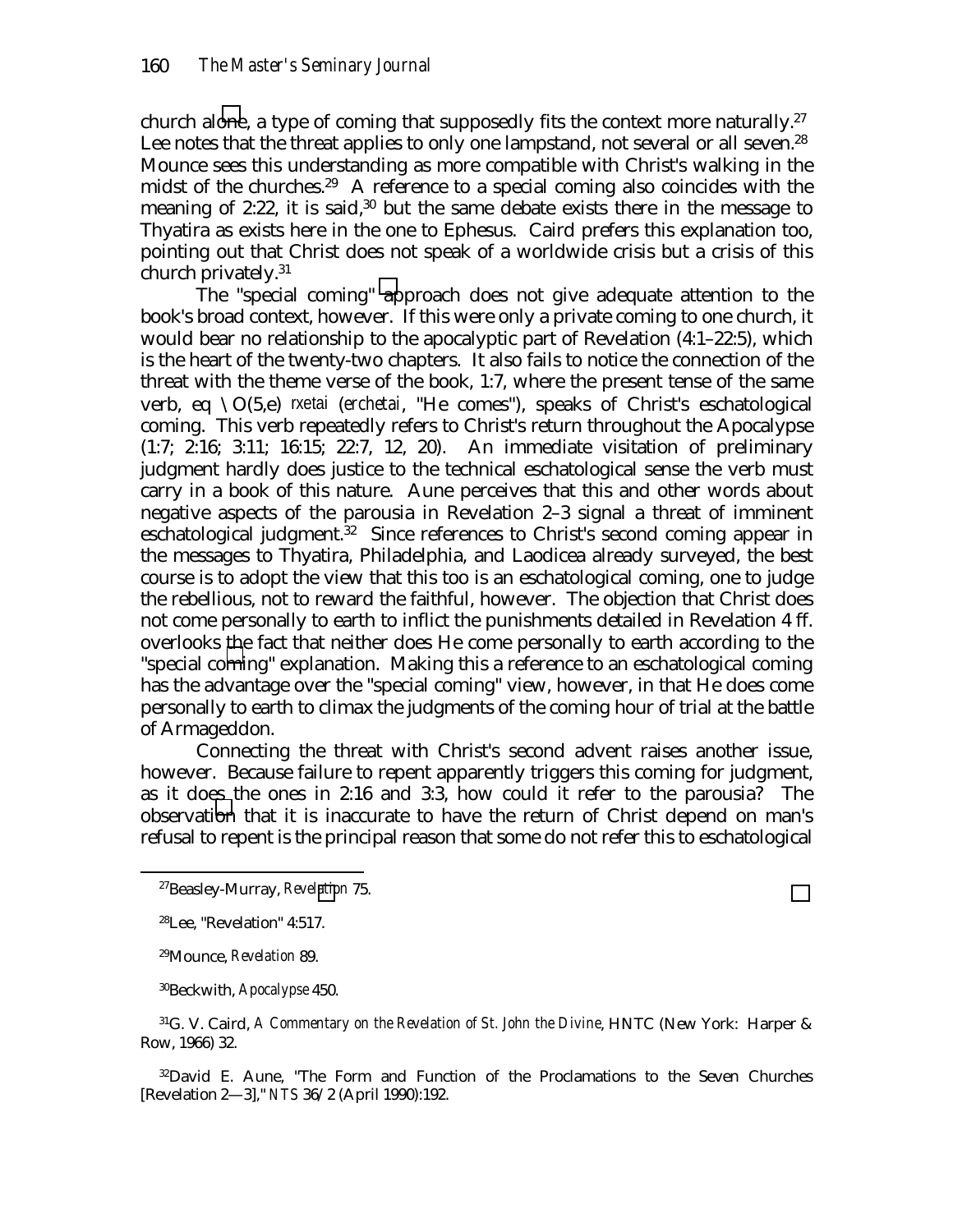judgment.<sup>33</sup> One possible way of averting the difficulty is to view this as a return only to remove the lampstand—i.e., the church and its testimony—and not as a return of Christ per se. Yet to ignore the consequences of Christ's advent for individual people, as this explanation does, is impossible in light of His clear statement.

Christ's coming is unconditional in 2:25 and 3:11, so it must be here too. A special grammatical feature of 2:5 makes it possible to interpret the coming the same in this case. Matthew 18:21b illustrates the construction of 2:5, one that accords with a Semitic model.<sup>34</sup> The literal rendering is, "Lord, how often shall my brother sin against me and will I forgive him?" The sense of the verse is obvious: "How often, *when my brother sins against me*, will I forgive him?" Another illustration of parataxis with subordination is Luke 14:5b, whose literal rendering is, "A son or ox of which of you will fall into a pit, and will he not immediately snatch him up on the day of the Sabbath?" Rendered in a smoother English sense, this becomes, "Which of you having a son or an ox, *when he falls into a pit*, will not immediately snatch him up on the day of the Sabbath?" John 7:34a furnishes another example: the literal "Seek Me and you will not find Me" means "*When you seek Me*, you will not find Me." Again in John 10:12b, the literal is, "He beholds the wolf coming and leaves the sheep and flees," but the meaning is, "*When he beholds the wolf coming*, he leaves the sheep and flees." This type of construction is well established in the NT.

Applying the same principle in Rev 2:5b yields the following: the literal is, "But if you do not, I will come and remove your lampstand from its place, unless you repent," but the sense is, "If you do not, *when I come*, I will remove your lampstand, if you shall not have repented before that coming[, whenever it happens]."<sup>35</sup> This rendering does justice to the book's acknowledged emphasis on the imminence of Christ's return without conditioning it on the nonrepentance of the Ephesian church. The threat to this congregation lay in the possibility that He might come while they were alive and catch them in a state of nonrepentance. So they needed to comply immediately.

What is the threatened removal of the lampstand? Is it a special judgment in destroying the whole city and closing its harbor, as eventually happened to Ephesus?36 This identification is problematic because the threat was to the church within the city and not to the whole city.

Another possibility is that the threat was the removal of the church's testimony, the symbolic meaning of a lampstand. A church can remain while its testimony disappears.<sup>37</sup> Without its first love, a church is without a testimony.<sup>38</sup>

 <sup>33</sup>E.g., Caird, *Revelation* 32.

 <sup>34</sup>Nigel Turner, *Syntax*, vol. 3 of *A Grammar of New Testament Greek* (Edinburgh: T. & T. Clark, 1963) 342.

 <sup>35</sup>Sweet, *Revelation* 82; Beckwith, *Apocalypse* 450.

 <sup>36</sup>Cf. Smith, *Revelation* 64; Walvoord, *Revelation* 57-58.

 <sup>37</sup>Beasley-Murray, *Revelation* 75; Caird, *Revelation* 32.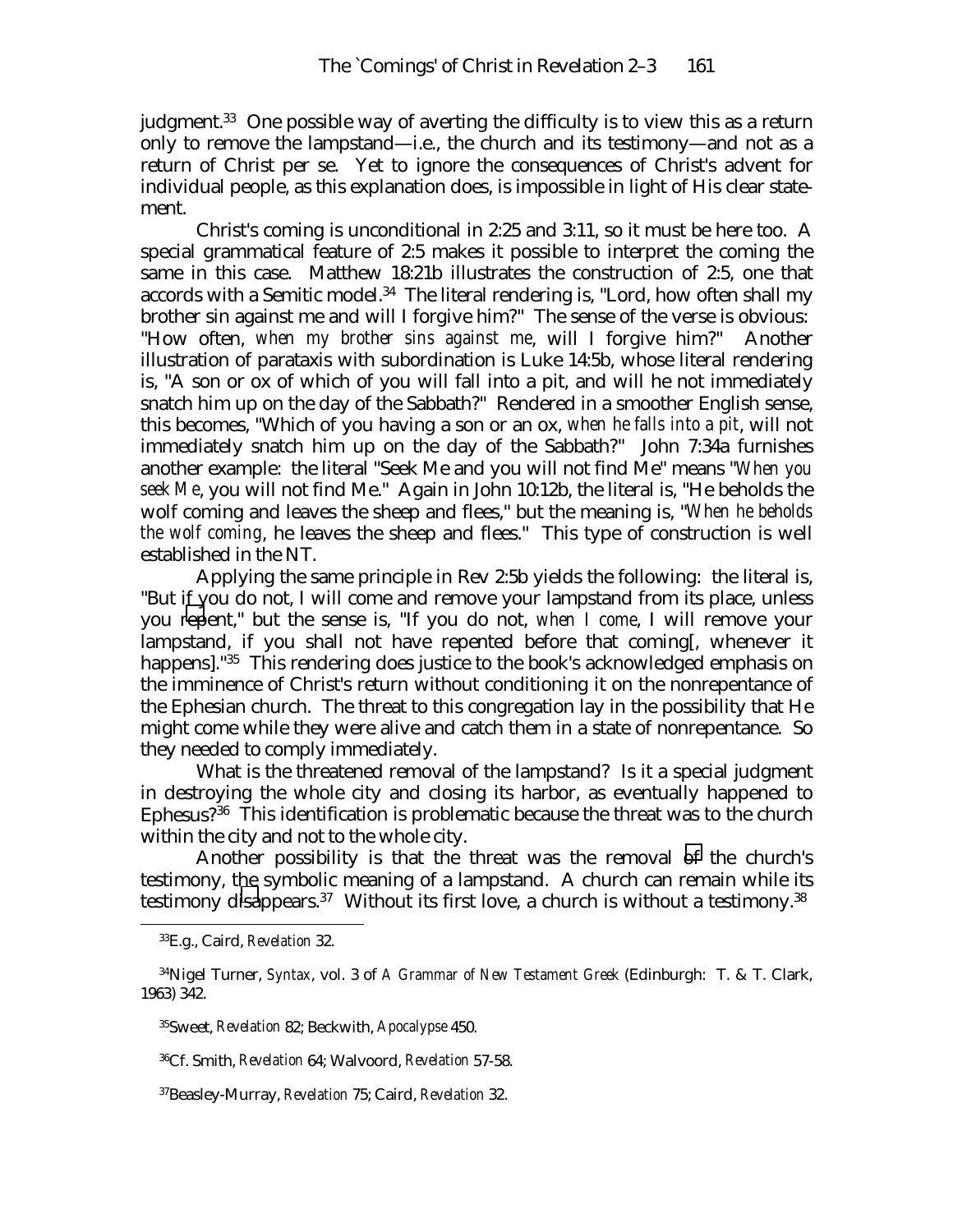That had in fact already happened in Ephesus, but this occurred without an act of divine judgment, so removal of the lampstand must be more than this.

The added dimension of judgment can come through the tribulation accompanying Christ's return. He will cast the unsaved remnant of the church into the end-time hour of trial at the same time He delivers the saved remnant into His own presence. After deliverance of the saved, the church on earth at Ephesus will be without a single person who has a genuine relationship to Christ. A loss of testimony—i.e., the removal of the lampstand—is inevitable in that situation. This potentiality offers the fullest and best explanation of what Christ meant by His threat to remove the lampstand of Ephesus from its place.

## *Pergamum (2:16)*

The Lord speaks of His coming to judge Pergamum in 2:16: "Repent therefore; but if not, I will come to you soon, and will make war against them [i.e., those holding the teaching of the Nicolaitans] with the sword of My mouth." Repentance is the only reasonable response to an awareness of Christ's hatred for the teachings of Balaam and the Nicolaitans. The church in Pergamum was guilty of tolerating teachings that Christ could not, so it was urgent for them to repent.

Failure to do so would bring punishment, the same threat issued to the Ephesian church. Did this punishment come in the form of pestilence or physical calamity as it did to Balaam (Num 22:23, 31; 25:5; 31:8)? Obviously the Balaamites and the Nicolaitans are no more and have left no records or institutions behind them.39 Some interpreters see the threat's consequences that way.

But such an understanding falls short of Revelation's emphasis on the second coming of Christ and the use of eq \O(5,e) rxomai (*erchomai*, "I will come")ADVANCE \R 2.15—the verb used here—to speak of that coming. The presence of the adverb tax eq  $\mathcal{O}(\ell, y)$  (*tachy*, "soon")—the soonness found also in 1:1 and 3:11 as discussed above—fuels the case for seeing a reference to Christ's imminent return. Christ's words, "[I] will make war against them with the sword of My mouth," are further evidence that this refers to His eschatological return to judge the wicked, not to a special coming to this church alone. That is the language of Rev 19:11-15, especially v. 15, which speaks of Christ's triumphant return to earth. Correspondence with that passage shows that this church will be on the wrong side at that final moment of truth, unless they repent.<sup>40</sup> For the firstcentury readers, "I will come" indicated Christ was talking about His second or final advent.<sup>41</sup>

The apparent problem with this meaning is the same as it is with the church in Ephesus, that of conditioning the return of Christ on the nonrepentance of the

 <sup>38</sup>Beckwith, *Apocalypse* 450.

 <sup>39</sup>Hailey, *Revelation* 133.

 <sup>40</sup>Charles, *Revelation* 1:65; Sweet, *Revelation* 90.

 <sup>41</sup>Mounce, *Revelation* 99.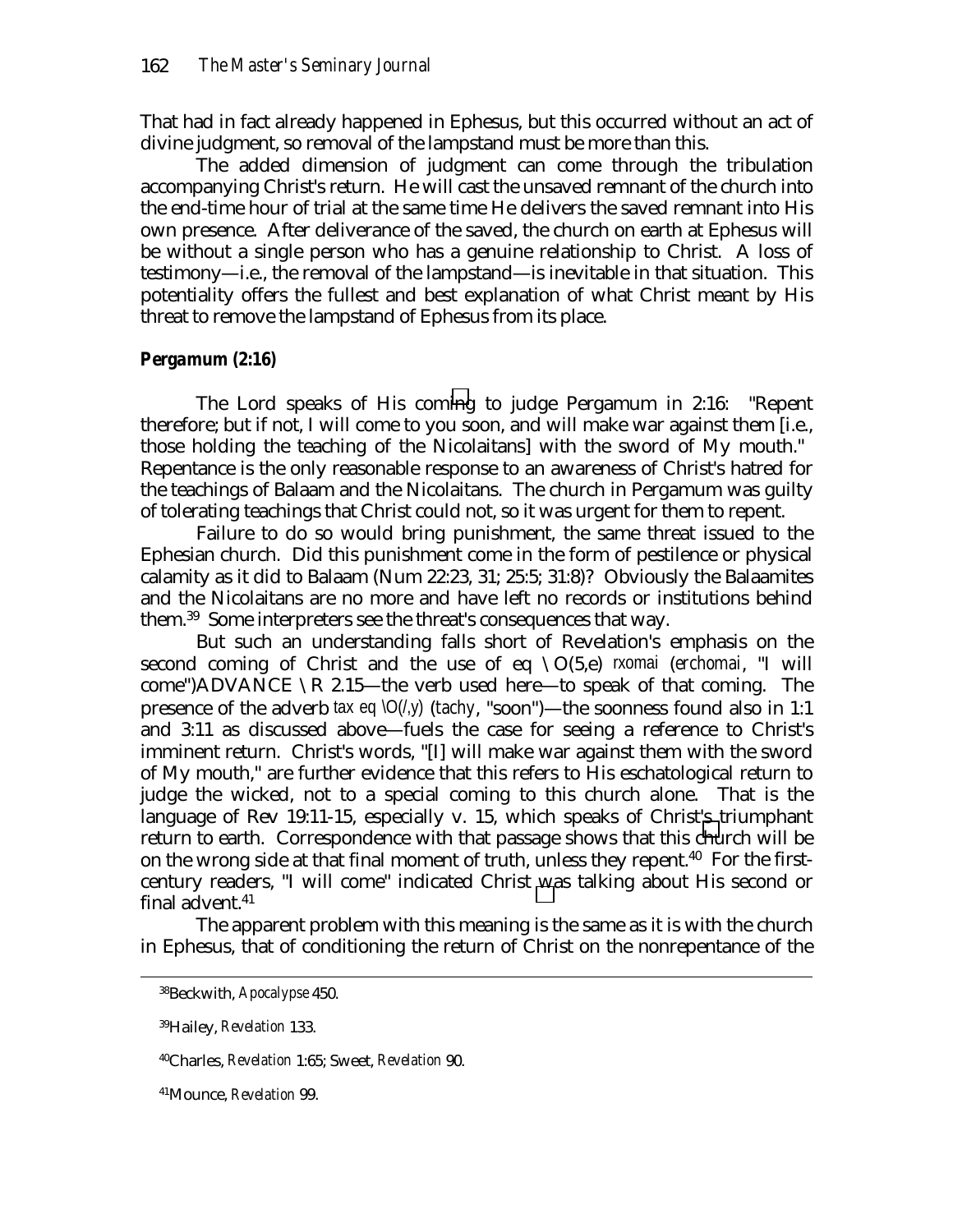Pergamene church. Application of the explanation offered above in connection with the Ephesian message yields the following sense here: "Repent therefore; otherwise [i.e., if you shall not have repented beforehand], *when I come to you soon*, I will make war against them with sword of My mouth."

The thrust of *tachy* must be that of imminence, not swiftness. The latter notion makes little sense in conjunction with victory in battle, which is the terminology in 2:16. Swiftness of action is meaningful only in connection with a series of events. Christ's victory at His second advent to earth will not be a prolonged war.

The objects of the threatened judgment must include the whole church, because the call to repentance addresses them. The soi (*soi*, "to you") earlier in v. 16 is singular, referring to the messenger from Pergamum. Since the messenger is representative of the church corporately, the whole church is culpable because of its tolerance of the Nicolaitan doctrine.<sup>42</sup> The Balaamites and the Nicolaitans were guilty because of wrong doctrine, but the rest of the church because of its leniency in dealing with the promoters of that doctrine.

### *Sardis (3:3)*

In 3:3, Christ admonishes the church at Sardis, "Remember therefore how you have received and heard, and keep [strengthening what remains], and repent. If therefore you do not watch, I will come as a thief, and you will in no way know what hour I will come upon you." Two "therefores" (o eq \O(=,y)n, *oun*) divide the verse into two parts, the first half being a gracious call to solve the church's problem of stagnancy and the second a threat predicated on an assumption that the church will not accept the remedy.

The remedy consisted of a motivation kindled by focusing on their spiritual heritage from the past, earnest attention to strengthening their leftover vitality, and repentance over and turning away from their spiritual lethargy. In some respects, their plight resembled that of the church at Ephesus (cf. 2:5). They needed to recall their former outlook and achievements and do an immediate about-face in order to return to that condition.

Their probable failure to do so, however, would bring on the dreaded prospects of Christ's return. Their refusal to "watch" or "wake up"43 from their spiritual sleep of death (cf. 3:2) exposed them to the possible surprise coming of the Lord during their lifetime. Their present evil state was so hopeless that the speaker held little anticipation that they would turn back.<sup>44</sup>

In this instance the verb speaking of Christ's coming is eq  $\setminus O(h)$  jv (*h eq*  $\O(\sim, e)x$  *eq*  $\O(\sim, o)$ , "I will come), the same verb and spelling as the word used in

 <sup>42</sup>Beckwith, *Apocalypse* 460.

<sup>&</sup>lt;sup>43</sup>Robertson correctly calls grhgorhshw (*gregores*  $\oint s$ , "you wake up") an ingressive aorist (*Word Pictures* 6:314).

 <sup>44</sup>Alford, *Greek Testament* 4:580.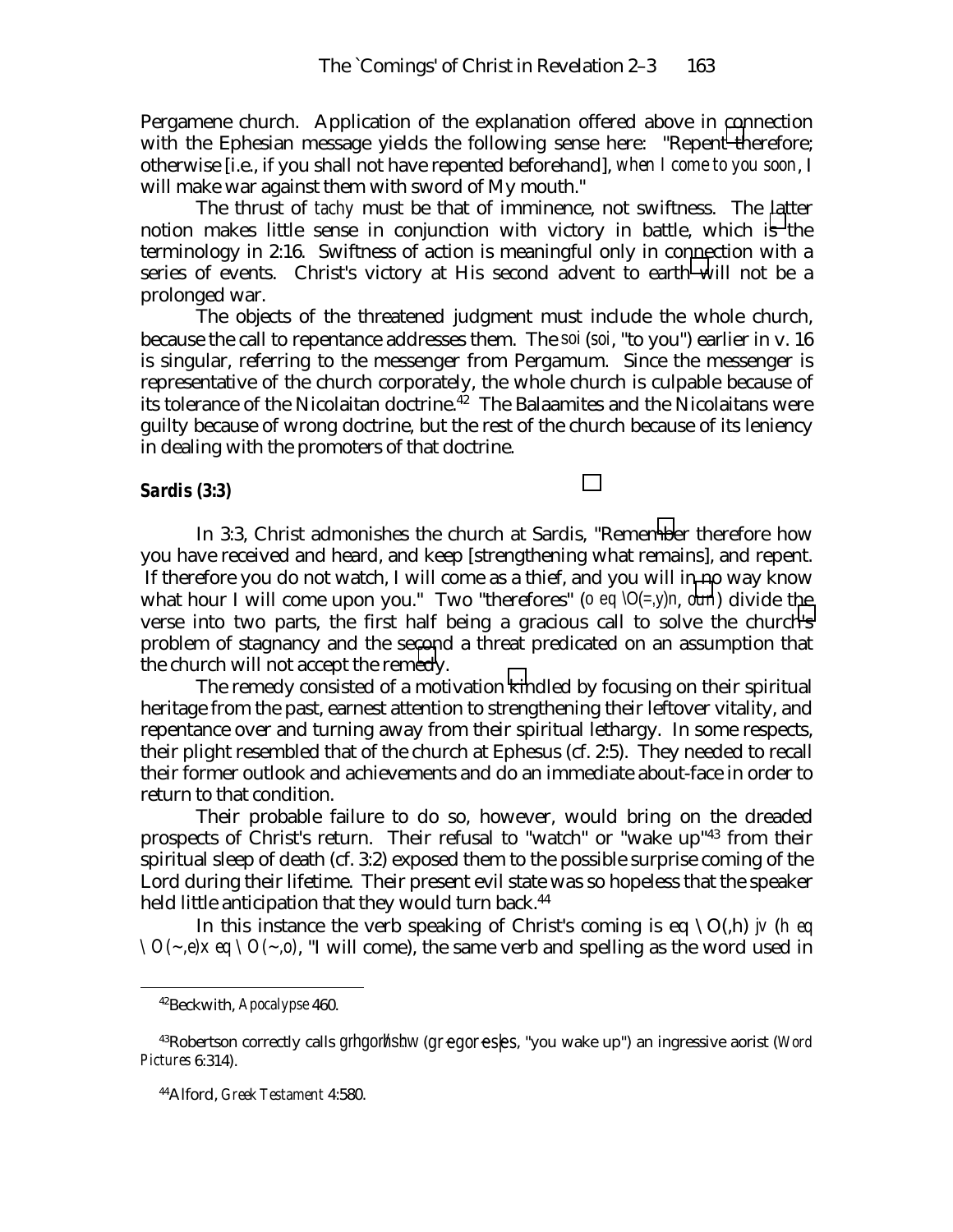2:25 for His coming, though the sentence structure requires understanding a future indicative here as compared with an aorist subjunctive there.45 Two interpretations of the nature of this coming align with the two ways commentators have identified the coming to judge the Ephesian church. Though they acknowledge that coming as a thief usually applies to Christ's second advent, one group sees here a partial and special advent for judgment of a single church.<sup>46</sup> In support of this approach, Beasley-Murray cites Rev 3:20 as another case where parousia language refers to the present experience of Christians.47 Discussion above, however, has clarified why 3:20 speaks primarily of the second advent, not of present Christian experience.

A further weakness in taking 3:3 to be a special coming is the lack of any particular consequences if this were Christ's coming to a single church. The other two possible references to special comings—2:5, 16ADVANCE  $\setminus$ R 2.15—give the results of removal of a lampstand and warfare with the sword of Christ's mouth. The speaker gives no such eventuality here, however.

The implied effect is punishment for disloyalty at the second coming, a factor that supports a second way to understand the coming in 3:3. Apparently the major sin at Sardis was inattention to the Lord's return.<sup>48</sup> The simile of coming as a thief finds exclusive use elsewhere in the NT in reference to Christ's second advent (cf. Matt 24:43; Luke 12:39; 1 Thess 5:2; 2 Pet 3:10; Rev 16:15).49 Four other NT writers use the figure this way: Matthew, Luke, Paul, and Peter. The threat in Rev 3:3 is closest to Paul's instruction to Thessalonica when he predicts the coming of the day of the Lord as a thief upon those unprepared for His coming.<sup>50</sup> The urgent call for repentance in Revelation 2–3 arises from the prospect of an imminent end.<sup>51</sup> "Coming-as-a-thief" terminology was the language of Jesus Himself in instructing the twelve to watch for His return.<sup>52</sup> John shared the prevailing belief of the early church that Christ would return imminently.53 The Sardians in particular needed to heed the possible negative outcome of that return by reversing their lethargic posture.

47Beasley-Murray, *Revelation* 97.

 <sup>45</sup>The spelling of the future active indicative, first person singular, is the same as the aorist active subjunctive, first person singular, for this verb.

 <sup>46</sup>E.g., Alford, *Greek Testament* 4:581; Lee, "Revelation" 4:537; Beasley-Murray, *Revelation* 97.

 <sup>48</sup>Trench, *Seven Churches* 170-71; Charles, *Revelation* 1:81; Robert Govett, *The Apocalypse Expounded by Scripture* (London: Charles J. Thynne, 1920) 67.

 <sup>49</sup>Beckwith, *Apocalypse* 474; Robertson, *Word Pictures* 6:314.

 <sup>50</sup>Bullinger, *Apocalypse* 192-94.

<sup>51</sup>Behm, "no<sub>3</sub>ev, noyw, etc.," in *TDNT* 4:1004.

 <sup>52</sup>Charles, *Revelation* 1:79.

 <sup>53</sup>Caird, *Revelation* 49.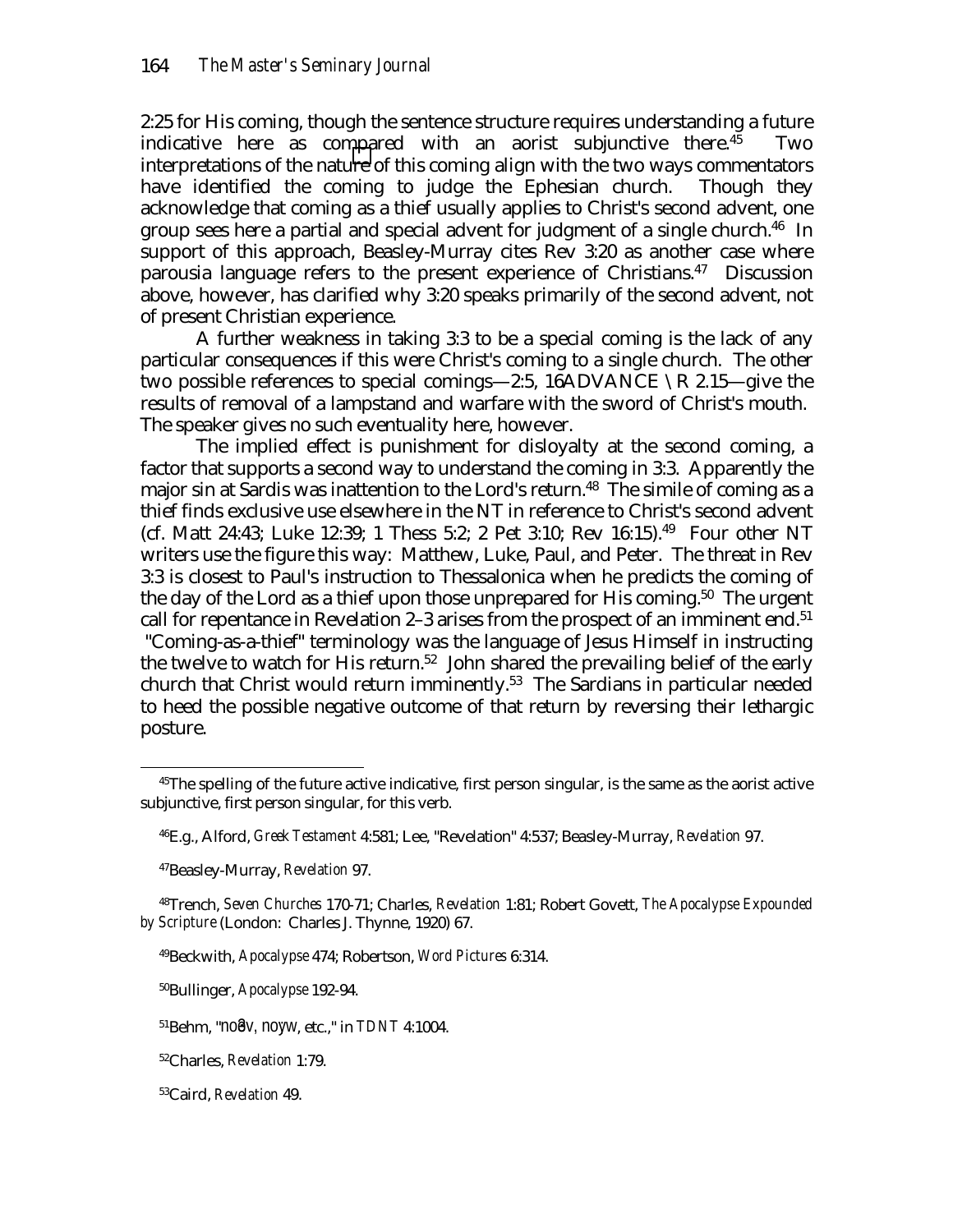Regarding this threat as they do others (2:5, 16, 22), some object to seeing an eschatological coming of Christ because Christ conditions the coming on nonrepentance in one city.<sup>54</sup> The objection is formidable, but not insurmountable. Following the pattern of the two earlier threats to Ephesus and Pergamum, the sense of 3:3b is, "If you do not wake up, *when I shall come as a thief*, you will in no way know at what hour I will come to you." The timing is not dependent on one city's response.

The timing of Christ's return depends solely on the Father's determination (Acts 1:7). But from man's perspective, the NT anticipates the alignment of three prerequisites for that return to occur. One is the national repentance of Israel (Acts 3:19-21). That repentance and Christ's return to earth will follow shortly after the meeting of another condition, the completion of the body of Christ (Rom 11:25-26). The third human factor determinative of the second advent's timing relates to the remaining segment of humanity, the Gentiles (cf. 1 Cor 10:32). The degeneracy of the Gentile world will reach a point that God can no longer tolerate, as occurred in the days of Noah (Gen 6:3, 5-7). One measure of Gentile degeneracy is the worsening moral condition of the professing Christian church as it inevitably absorbs the influence of its surrounding culture. Sleeping Sardian church people reflect the developing moral failure of their home city and the world as a whole. Indifference to God will eventually reach a point that Christ will return for judgment, a judgment that will have the unrepentant at Sardis as its object too.

The Lord reinforces His lesson on unexpectedness in the last words of 3:3: "you will in no way know what hour I will come upon you." No one can pinpoint the time of His return, so it will catch everyone by surprise. The citizens of Sardis whose topological situation presumably rendered the city impregnable to enemy attacks realized well what it meant to fall victim to a surprise attack. Twice in the city's history opponents had captured the city while inhabitants were complacent in dependence on their supposed invincibility. By their spiritual lethargy, Sardian "Christians" had made Christ their enemy and were now in danger of falling victim to His surprise coming. John uses the same figure of a thief in 16:15 to reiterate a truth he had heard Christ teach at least twice many years before (Matt 24:42-43; Luke 12:39). This time, however, its application was to a people who had ignored His earlier lessons on watchfulness.

### **IMPLICATIONS OF THE `COMINGS' FOR THE TIME OF THE RAPTURE**

An investigation of the `comings' of Christ in Revelation 2–3 has shown them to be of two types, one a coming for deliverance and the other a coming for judgment. The common feature of the two is that both `comings' are imminent. They could occur at any moment to implement the anticipated results for the designated objects.

 <sup>54</sup>E.g., Caird, *Revelation* 49; George E. Ladd, *A Commentary on the Revelation of John* (Grand Rapids: Eerdmans, 1972) 57; Leon Morris, *The Revelation of St. John*, TNT (Grand Rapids: Eerdmans, 1969), 76; Mounce, *Revelation* 111.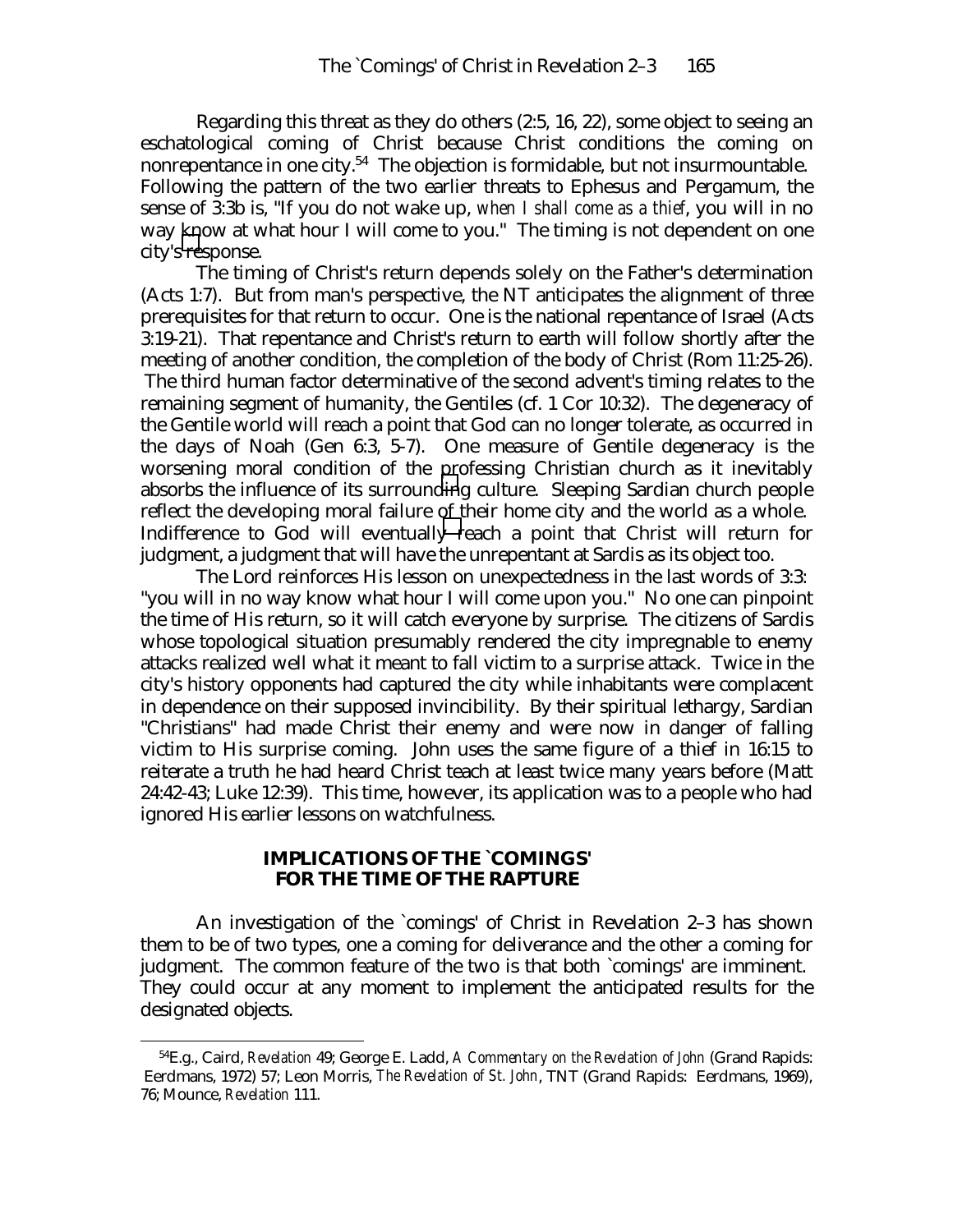The only way that both `comings' can be imminent is for them to occur simultaneously. If either one preceded the other, the second would not be impending because occurrence of the other would have to come first, furnishing a forewarning of the second. The necessity of such a precursor would remove the latter `coming' from the category of imminency.

If the coming of Christ to impose the punishments of Daniel's seventieth week<sup>55</sup> on the disloyal were to precede His coming to deliver the faithful, He could not have characterized His coming for deliverance as being "soon." Another predicted event had to happen before that deliverance, so it would not have been impending.

Conversely, if the coming of Christ to provide deliverance were to precede His coming to impose punishments, He could not have described His coming to chastise as being "soon." In this case, His retributive coming would not have been imminent, but He says it is impending at least three times in these seven messages.

That means that Christ allowed for no time between His coming to catch away the church to be with Himself and the beginning of Daniel's seventieth week. To postulate a period between the rapture of the church and the seventieth week, during which ten nations must unite,<sup>56</sup> during which will occur the regathering of Israel, the emergence of a great world ruler, rebuilding of the temple in Jerusalem, and a covenant of peace with Israel,<sup>57</sup> or during which some other events must happen, runs counter to the joint imminence of these two future happenings. Exegetical conclusions must override whatever theological necessities *seem* to demand. Examinations of passages relevant to the `comings' of Christ in Revelation 2–3 have dictated that the two come simultaneously.

Ryrie's opinion is that the Scriptures are noncommittal regarding the issue of whether or not there is a time gap between the rapture and the seventieth week:

Though I believe that the Rapture precedes the beginning of the Tribulation, actually nothing is said in the Scriptures as to whether or not some time (or

 <sup>55</sup>For an analysis to demonstrate that the plagues of Revelation 4 ff. are events of Daniel's seventieth week, see John A. McLean, "The Seventieth Week of Daniel 9:27 as a Literary Key for Understanding the Structure of the Apocalypse of John" (unpublished PhD dissertation, University of Michigan, Ann Arbor, Michigan, 1990).

 <sup>56</sup>Cf. John F. Walvoord, *The Prophecy Knowledge Handbook* (Wheaton, Ill.: Victor, 1990) 485; cf. ibid., 487, where Walvoord writes, "The ten-nation kingdom must be formed in the final seven years before the Second Coming." The diagram of the day of the Lord on 485 clarifies what he apparently intends by this statement: the day of the Lord begins simultaneously with the rapture, but includes an undefined period after the rapture and before Daniel's seventieth week during which the forming of the ten-nation kingdom will occur. See also his statement, "The time period [i.e., the day of the Lord] begins at the rapture, but major events do not come immediately. However, if the DOL has progressed very far, there will be unmistakable signs that they are in the DOL" (ibid., 492).

 <sup>57</sup>Cf. Renald E. Showers, *Maranatha, Our Lord Come!* (Bellmawr, N. J.: The Friends of Israel, 1995) 61. Showers, unlike Walvoord (see n. 55), sees the day of the Lord and the seventieth week beginning simultaneously (ibid., 63), but has the rapture occurring at an earlier time because it is not part of the day of the Lord (ibid., 59).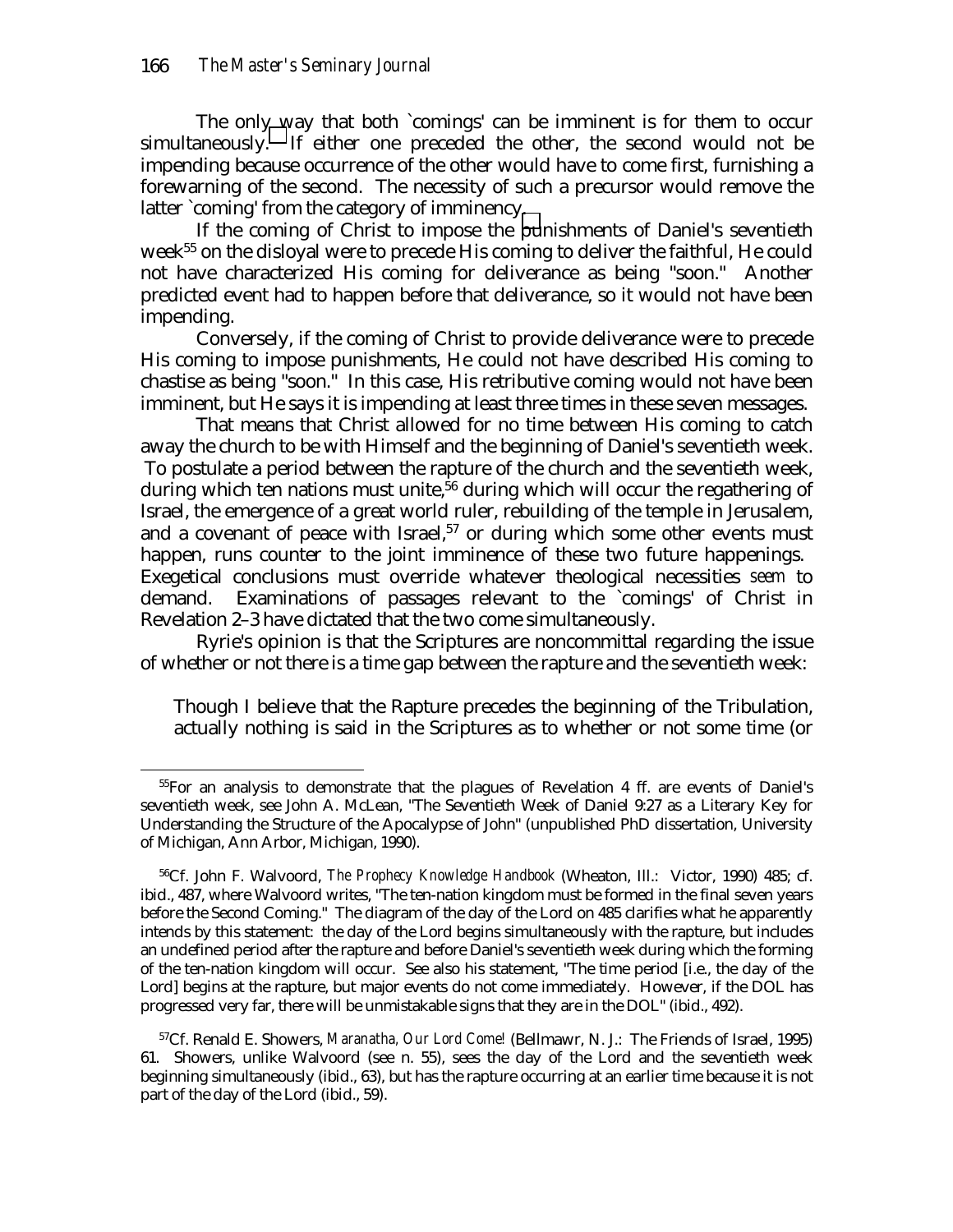how much time) may elapse between the Rapture and the beginning of the Tribulation.58

Exegetical results of this study indicate otherwise, however. For both deliverance and judgement to be imminent, the rapture of the church must be simultaneous with the beginning of Daniel's seventieth week.<sup>59</sup>

 <sup>58</sup>Charles C. Ryrie, *Basic Theology* (Wheaton, Ill.: Victor, 1986) 465. In essence Grant R. Jeffrey agrees with Ryrie on this issue: "There may be an interval of time, however small, between the Rapture and the signing of the seven-year treaty with Israel. Whether this interval occupies a few days, months or years, it must be short because God will not leave the earth without a witness to His truth" (*Apocalypse, the Coming Judgment of the Nations* [Toronto: Frontier Research, 1992] 125).

 <sup>59</sup>Jeffrey L. Townsend concurs in his comments on Rev 3:10: "Both the coming of the hour [of testing] and the coming of the Lord are imminent. . . . There will be preservation outside the imminent hour of testing for the Philadelphian church when the Lord comes" ("The Rapture in Revelation 3:10," *When the Trumpet Sounds*, eds. Thomas Ice and Timothy Demy [Eugene, Ore.: Harvest House, 1995] 377).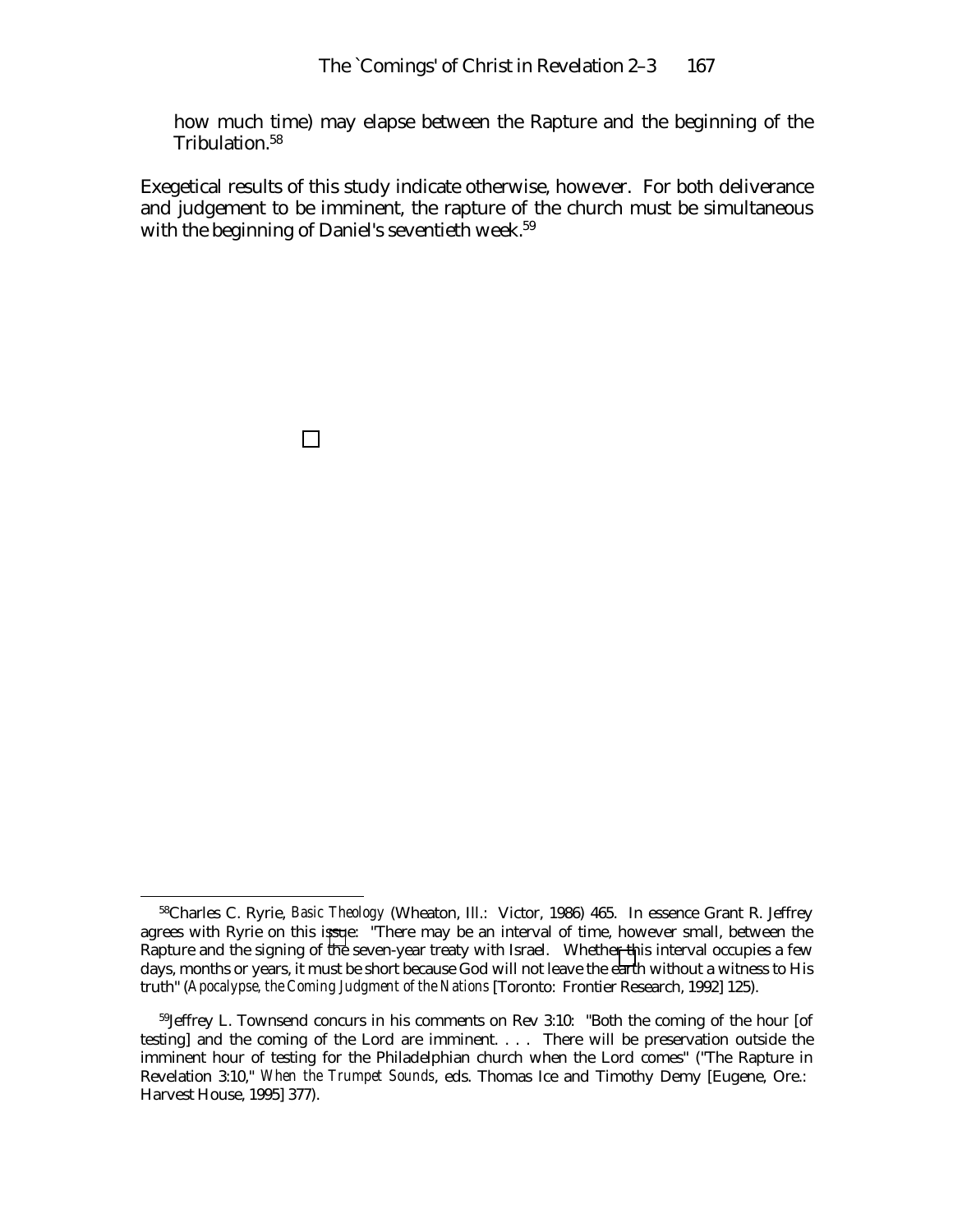#### **INDIRECT REFERENCES TO CHRIST'S `COMINGS'**

Consideration of indirect references to Christ's return in the seven messages will throw further light on the timing of the `comings.' The three less direct references to Christ's coming are, in the order of discussion, 3:10, 2:22, and 3:16.

#### *The Hour of Trial, 3:10*

Pretribulationists have often cited Revelation 3:10 as one of the strongest evidences for Christ's coming to remove the church before Daniel's seventieth week, and rightly so: "because you have kept the word of My endurance, I will also keep you from the hour of trial that is about to come upon the whole inhabited earth, to try those who dwell upon the earth."

Yet the verse does not explicitly speak of the rapture so much as it tells of the church's preservation at a location away from the scene of earthly tribulation during that period. $60$  Though it contains no explicit reference to the church's removal from the earth, the inevitable conclusion is that the only way all members of the body of Christ, of which the Philadelphian church is representative, can receive that protection from the scene of plagues detailed later in Revelation is to experience that deliverance prior to the beginning of those plagues.

The passage *does* refer to a coming of Christ in an indirect way, however, His coming to inflict wrath on a rebellious world. The Lord tells of "the hour of trial that is about to come upon the whole inhabited earth, to try those who dwell upon the earth." Christ's word in Rev 16:15 to *all* the churches—not just to a single church—is that His coming is a coming in judgment: "Behold I come as a thief. Blessed is the one who watches and keeps his garments, that he not walk naked and they see his shame." This "beatitude" carries overtones of His warnings to Sardis and Laodicea (3:3, 18) in that failure to watch and keep one's garments will result in unparalleled misery and utter hopelessness for those who find themselves objects of the seven last plagues. If the coming of Christ is a coming to inflict temporal wrath as the previous discussion has outlined, the coming of that "hour of trial" is identical with the judgmental coming of Christ.

Common agreement identifies "the hour of trial" with the period of seals, trumpets, and bowls delineated in Revelation 4:1–22:5. This is not merely a local time of troubling the community at Philadelphia. It will encompass "the whole inhabited earth" (t eq \O(;,h)w o eq \O(1,i)koym eq \O(3,e)nhw eq \O(6,o) lhw, t eq \O(~,e)s *oikoumen eq*  $\{O(\sim, e) \text{ s } \text{ hol } eq \setminus O(\sim, e) \text{ s }\}$  and will have as its objects "those who dwell upon the earth," an expression that throughout Revelation refers to earthlings in rebellion against God.<sup>61</sup> Moffatt calls the period the "broken days which in eschatological schemes was to herald the Messiah's return."62 It is a time of distress

 <sup>60</sup>Thomas, *1—7* 283-88.

 <sup>61</sup>Hort, *Apocalypse* 35; Ladd, *Revelation* 62; Johnson, "Revelation" 12:454. Cf. Rev 6:10; 8:13; 11:10 [twice]; 13:8, 12, 14 [twice]; 17:2, 8.

 <sup>62</sup>Moffatt, "Revelation" 5:368.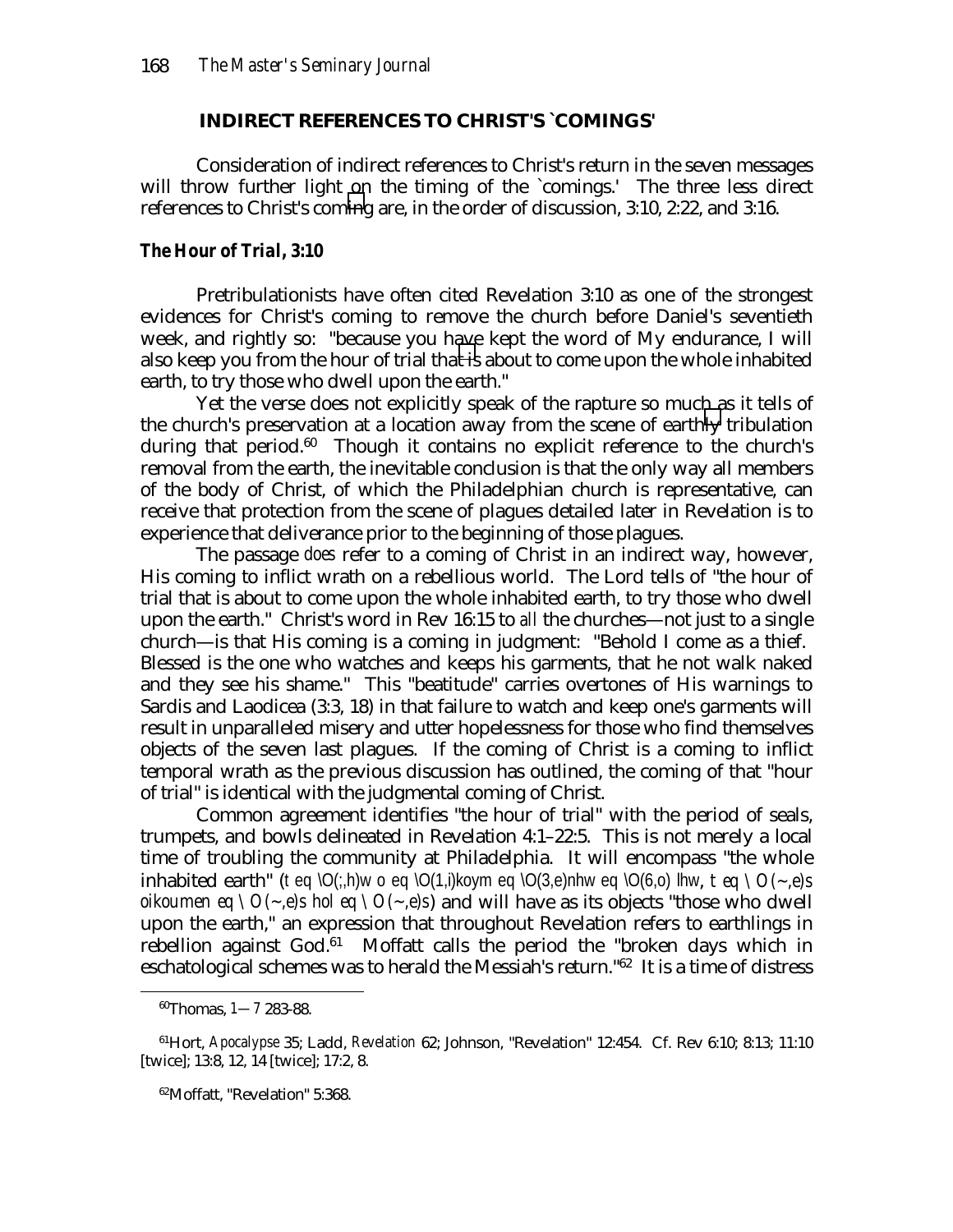in the world before the coming of Christ, a period variously known as the day of the Lord, the tribulation, or the great tribulation, in part (cf. Dan 12:1; Joel 2:31; Mark 13:14; 2 Thess 2:1-12; Rev 7:14; 14:7). The divine purpose behind the trials of this period is to test the wicked, either to lead them to repentance or to punish them for failing to repent. $63$ 

The deliverance promised to the Philadelphian church pertained not only to their immediate Jewish persecutors, but also to the heathen world in general. The period of tribulation will immediately precede the coming of the Lord to the earth (cf. Matt 24:29-30). Since the generation of Christians to whom Jesus originally addressed these words has now passed from the earthly scene, Philadelphia must represent not only the other six churches of Asia but also the body of Christ worldwide throughout the present age.<sup>64</sup>

The important t eq  $\overline{O}(\cdot,h)$ w mello eq  $\overline{O}(\cdot,y)$ shw (*t eq*  $\overline{O}(\sim,e)$ *s mellous eq*  $\overline{O}(\sim,e)$ *s*, "which is about to") fixes the timing of this hour's arrival. It was an hour that was getting closer every moment, one that could begin at any moment.<sup>65</sup> The term relates closely to the words of Rev 1:1, eq  $\setminus O(a)$  de eq  $\setminus O(\mathcal{Q},i)$  gen eq  $\setminus O(3,e)$ suai eq \O(1,e) n t eq \O(/,a)xei (*ha dei genesthai en tachei*, "things that must happen soon"), and to eq  $\setminus$ O(5,e) rxomai tax eq  $\setminus$ O(*l,y*) (*erchomai tachy*, "I will come soon"} in 2:16 and 3:11. Christ's coming to impose trials on a rebellious world is impending just as is His coming to accomplish deliverance for the faithful.

The context of Rev 3:10 is further verification of the imminent nature of these two happenings. His immediately ensuing word to this church in 3:11—"I will come soon"—is implicit evidence that His coming to deliver will coincide with His coming to judge.

## *Great Tribulation, 2:22*

A second indirect reference to Christ's coming appears in 2:22: "Behold, I am casting her into a bed, and those who commit adultery with her into great tribulation, if they do not repent of her works." The leading offender in this context is Jezebel who "teaches and deceives My slaves to commit fornication and to eat things sacrificed to idols" (2:20) and who has refused her divinely permitted opportunity to repent (2:21).

Christ predicts that He will cast her into a bed because of her nonrepentance. Though suggested meanings of the bed have varied from hell to a sickbed to physical death, the higher probability is that it is figurative language for the period of eschatological tribulation described after chapter 4 of this book. Similar anticipations extended to the churches at Ephesus (2:5) and Pergamum (2:16) provide some of the rationale for this understanding as does a later word to

 <sup>63</sup>Alford, *Greek Testament* 4:586; Beckwith, *Apocalypse* 483; Johnson, "Revelation" 12:454.

 <sup>64</sup>Smith, *Revelation* 88.

 <sup>65</sup>Swete, *Apocalypse* 55; Walter Scott, *Exposition of the Revelation of Jesus Christ* (Swengel, Pa.: Bible Truth Depot, n.d.) 105; Townsend, "The Rapture in Revelation 3:10" 377.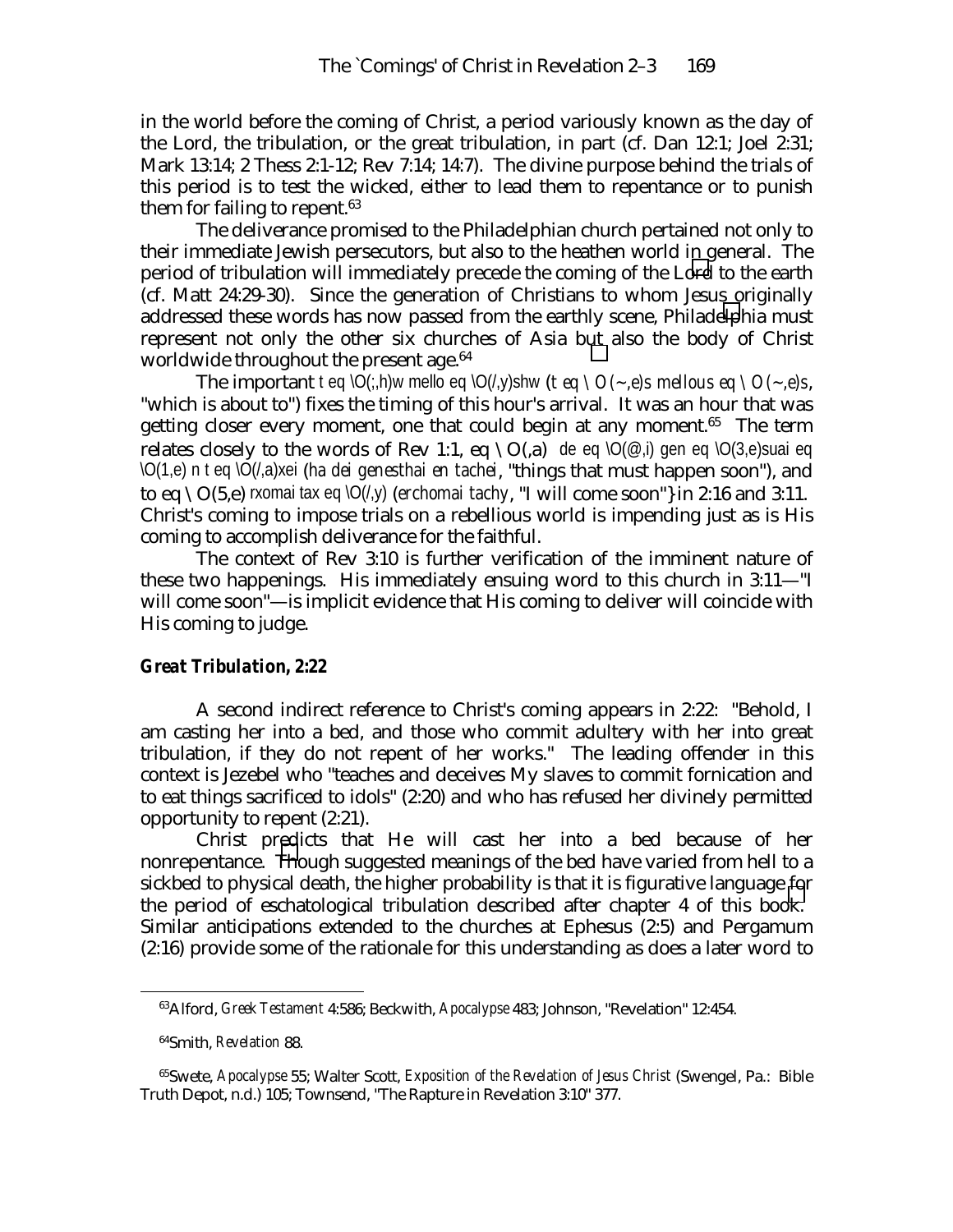this same church about the Lord's eschatological coming to deliver the faithful (2:25). The strongest support for referring the bed to eschatological trials prior to Christ's return to earth comes in its paralleling with  $\mathsf{u}$  eq  $\mathsf{O}(\mathcal{Q},\mathsf{i})$ cin meg eq  $\mathsf{O}(\mathsf{V},\mathsf{a})$ lhn (*thlipsin megal eq*  $\langle O(\sim, e)n \rangle$  "great tribulation") in 2:22, an expression referring to eschatological trials in 7:14.

"Great tribulation" is the promised destiny of Jezebel's followers, so it is probable that her fate will be the same. "Tribulation" (ul eq \O(3,i)ciw, *thlipsis*) is sometimes a general word for a severe judgment of suffering,  $66$  but several considerations make probable its reference to eschatological tribulation. The adjective "great" suggests a reference to the tribulation of the last days.<sup>67</sup> The use of the same expression in 7:14 to refer to the period immediately preceding the second advent is further indication of this meaning. $68$  Jesus' use of identical phraseology in Matt 24:21 to depict that future period provides further reason for believing this to designate part of "the hour of trial" spoken of in the Philadelphian message. After all, the encouragement to the faithful in 2:25 comes from contemplating Christ's imminent coming for deliverance; why should not the threat to the unfaithful draw upon His related coming to judge the wicked? In view of the detailed description of this period in the main body of the Apocalypse (Rev 4:1–22:5), it is sound to conclude that the threat to unrepentant Jezebel's followers (and Jezebel) was that of having to experience the horrors of eschatological great tribulation.

So in a slightly different manner, motivation stemming from an imminent danger to the unfaithful in Thyatira accompanies the incentive of an imminent deliverance for the faithful, just as is in the message to Philadelphia. Does this same combination appear in the message to Laodicea?

## *Regurgitation, 3:16*

To the Laodicean church, Christ communicates in part as follows: "Thus, because you are lukewarm and neither hot nor cold, I am about to spew you out of My mouth" (3:16). The metaphor of lukewarmness derives from the water supply to this city. Unlike neighboring Hierapolis which had hot, spring water, valuable for medicinal purposes, and neighboring Colosse which had cool, refreshing-tothe-taste water, Laodicea had tepid water that was sickening to drink on either a hot or a cold day.<sup>69</sup> This figure expresses the revulsion of Christ over the church's spiritual state.

The church people were not just spiritually immature or complacent.<sup>70</sup>

 <sup>66</sup>Beckwith, *Apocalypse* 467; Moffatt, "Revelation" 5:361.

 <sup>67</sup>Sweet, *Revelation* 95.

 <sup>68</sup>Smith, *Revelation* 77. The absence of the articles here and their presence in 7:14 is explainable on the basis of 2:22 being the first mention of the period in the book (Robertson, *Word Pictures* 6:310).

 <sup>69</sup>William R. Newell, *The Book of Revelation* (Chicago: Moody, 1935) 76.

 <sup>70</sup>Contra Henry Barclay Swete, *The Apocalypse of John* (London: Macmillan, 1906) 60; R. C. H.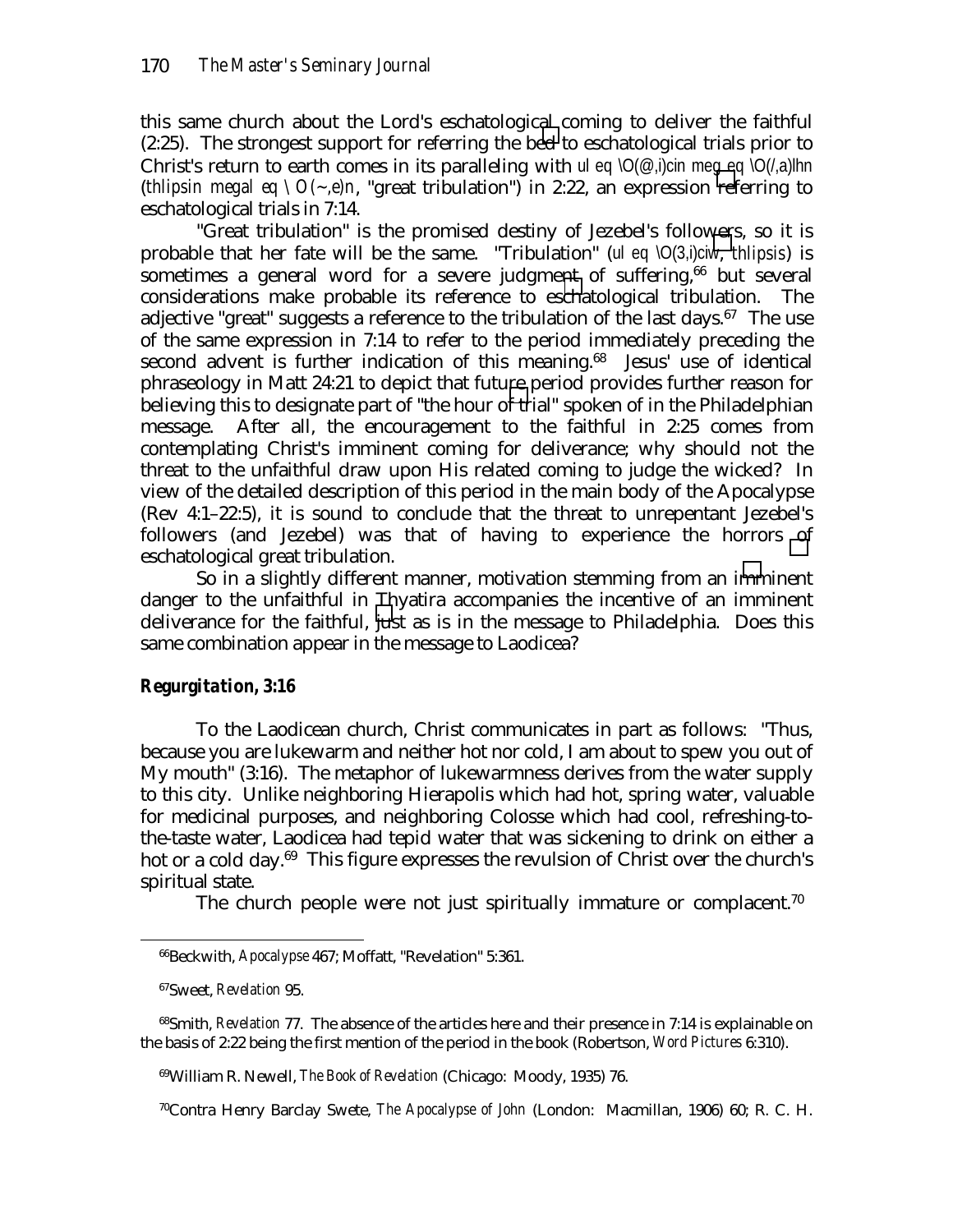Neither was their problem just that of having some interest in the things of God, but falling short of the true testimony of Christ.<sup>71</sup> Their plight was far worse. Lukewarm describes those who have professed Christ hypocritically and whose actions betray that their hearts are not in what they pretend to be.<sup>72</sup> Christ's description of them in 3:15-16 markedly resembles His denunciation of the religious authorities of His day for their hypocrisy (e.g., Matt 23:13-36). A nominal Christian who cannot see his need for repentance is a hopeless case.<sup>73</sup> The five adjectives describing this church in 3:17 make clear that, as a general rule, those in the church had no relationship with Christ as Savior.<sup>74</sup> Though a few among them may have been genuine in their faith, the influence of the few in the church was insignificant. That resembles the situation in Sardis.

Christ's reaction toward the sad condition corresponds to their disgusting spiritual condition. "Spew you out of My mouth" is a most contemptuous expression, one that Christ uses nowhere else.<sup>75</sup> "Thus" which begins v. 16 reflects the correspondence between the church's condition and the drastic response, a response that conforms to those against churches with similar problems (cf. 2:5, 16, 22; 3:3): "I am about to  $[m \text{ eq } \setminus O(3, e)]$   $[w, \text{ mell } eq \setminus O(-, 0)]$  spew you out of My mouth." As in 3:10, the verb m eq  $\langle O(3,e) \rangle$  *mell eq*  $\langle O(-,0), \square \rangle$  am about to") indicates the wrath that is about to come on this church. The spewing out is not an immediate and special judgment to come on this church alone. It is a warning of the coming eschatological wrath on all the churches and the rest of the world with them.<sup>76</sup> This by design should have awakened recipients to the impending danger, $77$  as the corresponding promise of deliverance from the same peril provided comfort to the church in Philadelphia (3:10).78

In light of this understanding of 3:16, one looks for an encouraging word to the faithful in Laodicea, such as the messages to Philadelphia and Thyatira have illustrated. This comes in 3:20 where Christ promises the richness of eschatological fellowship at the marriage supper of the Lamb to the one who responds to His knock. The existence of a faithful remnant in Laodicea is not as explicit as in the

 71Contra Trench, *Seven Churches*, 260; William Kelly, *The Revelation* (London: Thomas Weston, 1904) 83.

72Barnes, *Revelation* 1570; Walvoord, *Revelation* 92.

73Moffatt, "Revelation" 5:371.

74Johnson, "Revelation" 12:458.

75Swete, *Apocalypse* 60; Kelly, *Revelation* 84; Smith, *Revelation* 122.

76Charles, *Revelation* 1:96.

77Trench, *Seven Churches* 263; Beckwith, *Apocalypse* 490; Lenski, *Revelation* 151.

78Scott, *Revelation* 112.

Lenski, *The Interpretation of St. John's Revelation* (Columbus, Ohio: Lutheran Book Concern, 1935) 154.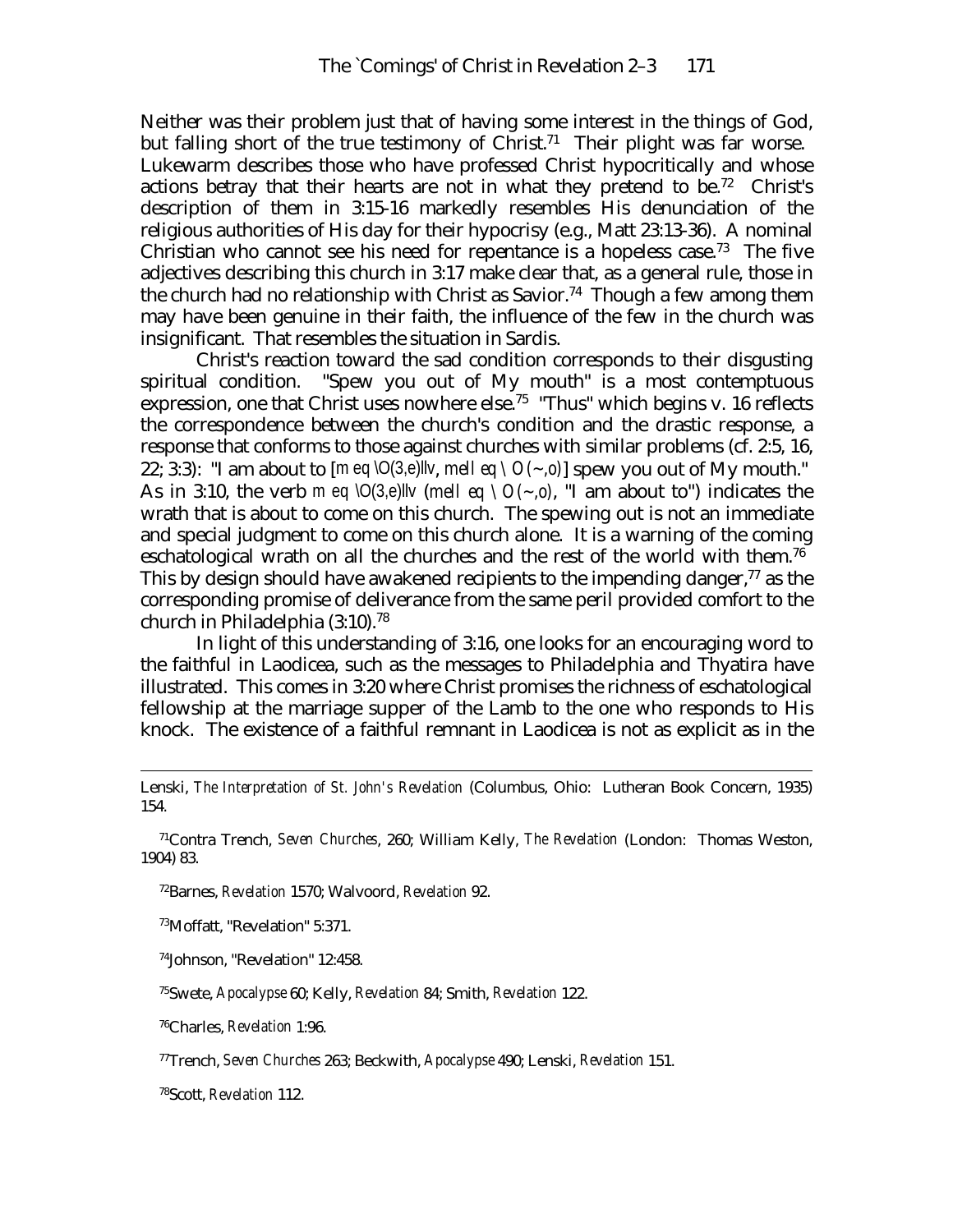other two messages, but the assumption of positive respondents to the invitation of 3:20 strongly implies this.

Overviews of 3:10, 2:22, and 3:16, therefore, provide confirmation of the dual imminence of the coming day of the Lord's wrath with the coming day of deliverance for His church.

# **OTHER NT INDICATIONS OF DUAL IMMINENCE**

A brief survey of a few other NT indications of this dual imminence is instructive. That combination begins as early as the teachings of the Lord Jesus during Passion Week. On Tuesday of that week in A.D. 30, His Olivet Discourse warned about the miseries to come upon Israel during her seventieth week. He compared the coming of the period to the surprise arrival of a thief in the night (Matt 24:43). On Thursday of the same week in His Upper Room discourse, He encouraged His own by predicting His return to take them to the Father's house (John 14:2-3). The immediate context, verb tense, and verbal idea of eq  $\setminus O(5,e)$ rxomai (*erchomai*, "I will come") convey the notion of imminence in the latter case: "I am on My way and may arrive at any moment."

Seventeen or eighteen years later, James wrote about the dual imminence in his epistle. In addressing the abusers of the poor, he noted "the miseries that are coming upon you" (5:1). Already on their way, they could arrive at any time, because the rich were already in "the last days" (5:3) when God would right the wrongs they have inflicted. Immediately after his words to the rich (5:1-6), James turns to offer incentives for the faithful to exhibit longsuffering (5:7-11). Their incentives lay in the nearness of the Lord's coming (5:8) and in His presence before the door, ready to enter and rectify past injustices (5:9).

About four years later, Paul wrote his two epistles to the Thessalonians, in the first of which he outlined the sequence of Christ's imminent coming for the dead in Christ and then for the living in Christ (4:13-18). This meant comfort to the saints. In conjunction with this coming, he told of the surprise arrival of the day of the Lord in terms of an unexpected visit by a thief in the night (5:2). The Lord will initiate the wrathful phase of that day (cf. 5:9) at the same moment He takes those in Christ to heaven. This will mean sudden destruction for those outside of Christ.

A few months later, Paul wrote to the same church and in one breath spoke of the translation of the churchADVANCE  $\R$  2.15—"our gathering together to Him" in 2:1—and in the next breath, of how the church would have recognized the day of the Lord if it had already arrivedADVANCE  $\R$  2.15—through the presence of "the apostasy" and the revelation of "the man of lawlessness" in 2:3. Some person or persons had misled them into thinking that the day of the Lord could have already begun without the translation of the church occurring simultaneously. He wrote to correct this error and to assure them the two happenings will occur together.

After another sixteen or seventeen years, Peter wrote his second epistle to the area that is now north-central Asia Minor. He reported the skepticism of those who were unconvinced that the Lord would return (3:3-4). Among other emphases, he focused on the fond hope of the faithful as they await and even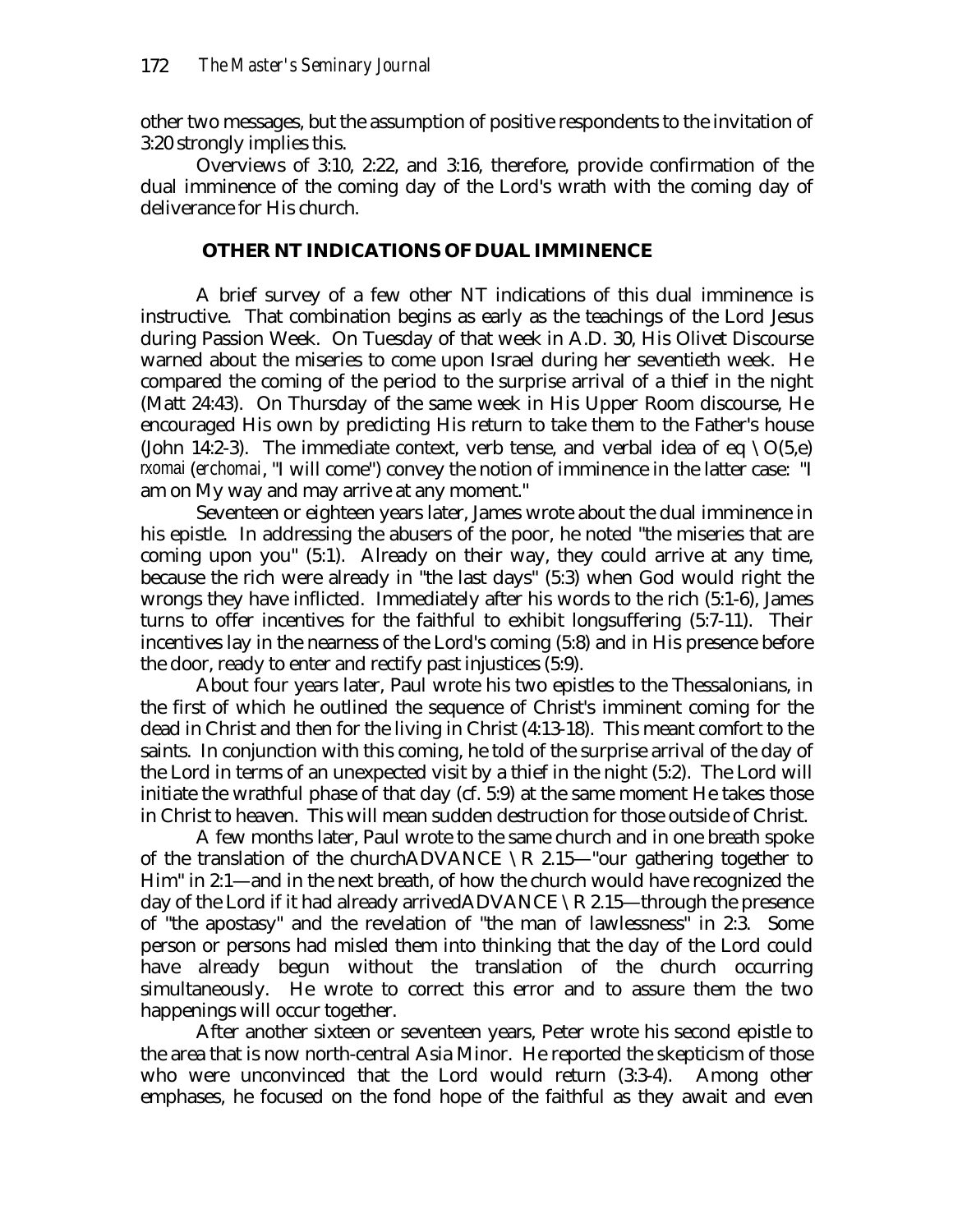hasten the coming of "the day of God" and the arrival of the new heavens and new earth in which dwells righteousness (3:12-13). The arrival of that day will have grievous implications for those who miss their opportunity to repent, however, because "the day of the Lord will come as a thief," ultimately bringing about the destruction of the elements and the disappearance of the earth and its works (3:10). Peter anticipated final results in the prolonged day of the Lord, both for the righteous and for the unrighteous. It is the beginning of that day that is imminent, followed by developing conditions within the day leading to conditions of the eternal state. Herein lies the motivation for the mockers to repent and the faithful to persevere.

The above brief sampling of NT teaching regarding the imminence of both the wrathful seventieth week of Daniel 9 and the translation of the body of Christ to heaven parallels the same double imminence that is so conspicuous in Revelation 2–3 in A.D. 95. The Apocalypse climaxes this line of teaching that persisted throughout the period from Christ's personal ministry to the culmination of the NT canon.

### **A VINDICATION OF PRETRIBULATIONALISM**

If two happenings are imminent, the only possible conclusion must be that they will be concurrent. Earlier discussion of the six direct references to Christ's coming in the seven messages to the churches of Asia has shown both Christ's return for the faithful and the beginning of Daniel's seventieth week to be imminent. That characteristic has received confirmation through a consideration of three indirect references to His coming in Revelation 2–3. The teachings of Christ in the gospels and several other NT portions have added their voice to the dual imminency of the two events. The return and the week's beginning must therefore occur at the same time.

Several times I have had a responsibility to plan programs for theological societies and conferences. I designated a time and place for each speaker, so everyone had to be ready and appear at the time I designated for him. Suppose I had, in a moment of derangement, decided to tell no one in advance the time for his part, but instructed all to be prepared to speak when called upon. Only I would know who was going to fulfill his role when. That would be poor planning on my part, but until I called for the first paper, every participant would be on his toes because his paper would be potentially imminent, i.e., due to be delivered at any moment. If a person knows his assignment would not come till the second day, he would not have to be ready the first day because he has an extra day to prepare. As planner, I would be aware of this difference in stages of readiness and would not expect everyone be be ready the first day. But if I kept everyone in the dark about when to speak, I would be the only one for whom each part would not be imminent, since I would know the sequence in advance.

In a manner of speaking, God is a program planner. In planning His program, He has chosen not to disclose times for future events. He has indicated, however, that some events will occur before others. For example, the millennial kingdom will come before the white-throne judgment, or the second coming of